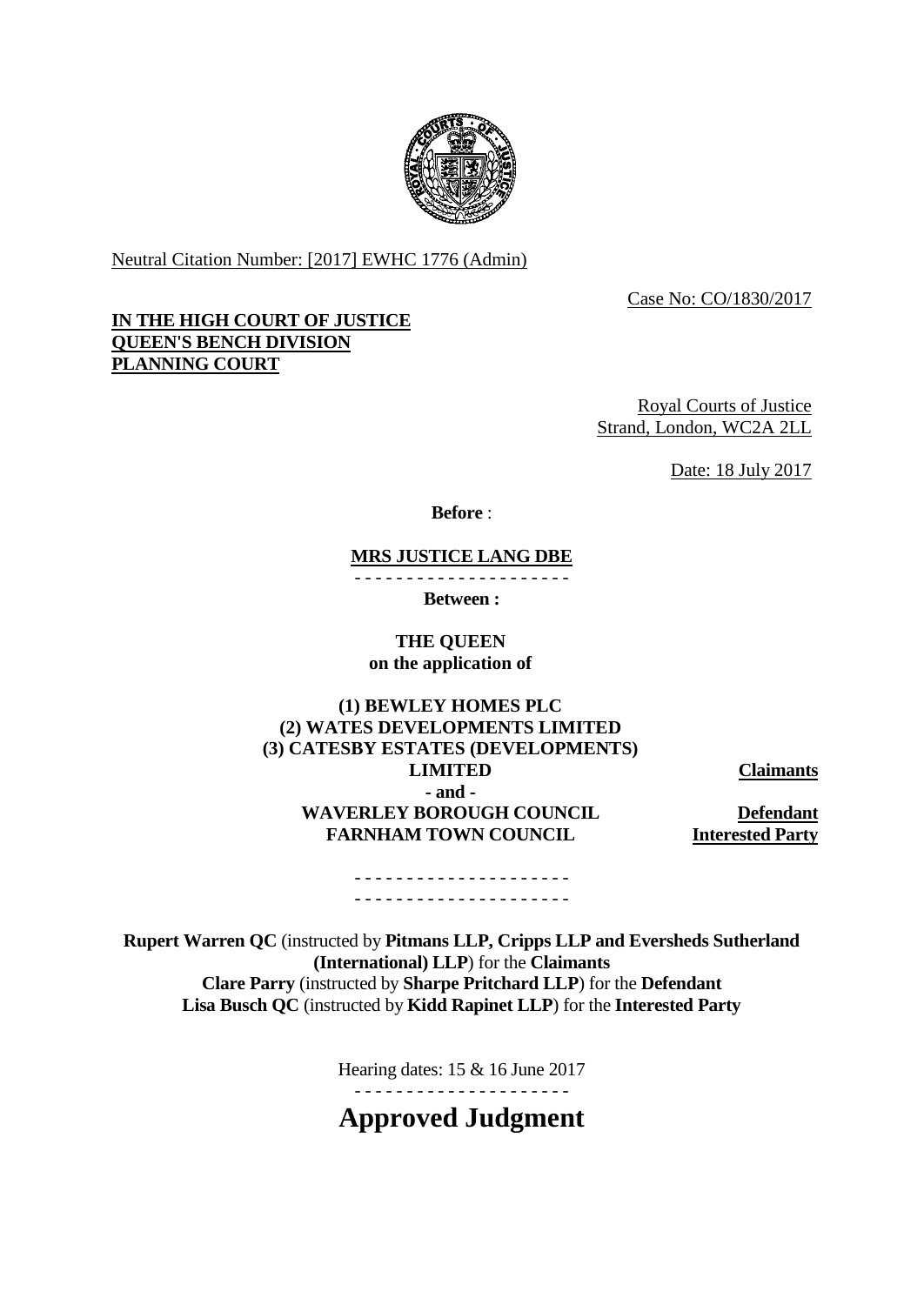## **Mrs Justice Lang:**

- 1. The Claimants seek judicial review of the decision of the Defendant ("Waverley"), made on 10 March 2017, that the draft Farnham Neighbourhood Development Plan 2013 -2031 ("the dFNP") met the "basic conditions" for a lawful neighbourhood plan, pursuant to paragraphs 8(2) and 12 of Schedule 4B to the Town and Country Planning Act 1990 ("TCPA 1990"), in the light of the Examiner's report.
- 2. The Examiner (Derek A. Stubbing B.A Hons, Dip. E.P., MRTPI) undertook an examination for Waverley on the July 2016 version of the dFNP. As well as receiving written representations and evidence, he held site visits and an oral hearing, and produced a report dated 22 February 2017.
- 3. On the 4 May 2017 the plan was put to a referendum. The dFNP was passed by 10,044 votes in favour (with 1,097 votes against). Pursuant to an agreement reached between the parties, Waverley has agreed not to make the dFNP, pending the outcome of this application.
- 4. Because of the urgency of the matter, Holgate J. ordered on 28 April 2017 that it should proceed as a rolled-up hearing, determining the question of permission and, if appropriate, the substantive judicial review at the same hearing.
- 5. The dFNP was promoted by the Interested Party ("Farnham"). The area covered by the dFNP was the entire administrative area of Farnham Town Council. It was a response to concerns that, in the absence of an up-to-date development plan (the Local Plan was only intended to cover the period 2002 to 2006), development was taking place by means of *ad hoc* grants of planning permission, instead of being plan-led, in accordance with the principles in the National Planning Policy Framework ("NPPF") at 17. In the absence of an up-to-date development plan, developers applying for planning permission benefited from the weighted presumption in favour of development in NPPF 14 (second bullet point) which, in Farnham's view, was the antithesis of the plan-led system. Farnham therefore utilised the powers introduced in the Localism Act 2011 to promote a neighbourhood plan, designed to empower local communities to shape their surroundings.
- 6. The dFNP 2013 was wide-ranging, and sought to meet the identified needs of the area for the period up to 2031. According to Farnham, it sought to strike an appropriate balance between maintaining the environmental protections in the existing Local Plan, whilst having regard *inter alia* to the housing supply policies in Waverley's emerging Local Plan. The dFNP identified development potential for some 2,000 new dwellings, including allocations for some 784 dwellings.
- 7. The Claimants are housing developers who participated in the dFNP process because they hold interests in land in the Farnham area, which they wish to develop.
- 8. The First Claimant, Bewley Homes Plc, has an interest in land at Lower Weybourne Lane, Badshot Lea. It has an outstanding appeal seeking planning permission for 140 dwellings on this site. The appeal decision has been recovered by the Secretary of State. Despite the First Claimant's representations, this site was not allocated for housing in the dFNP.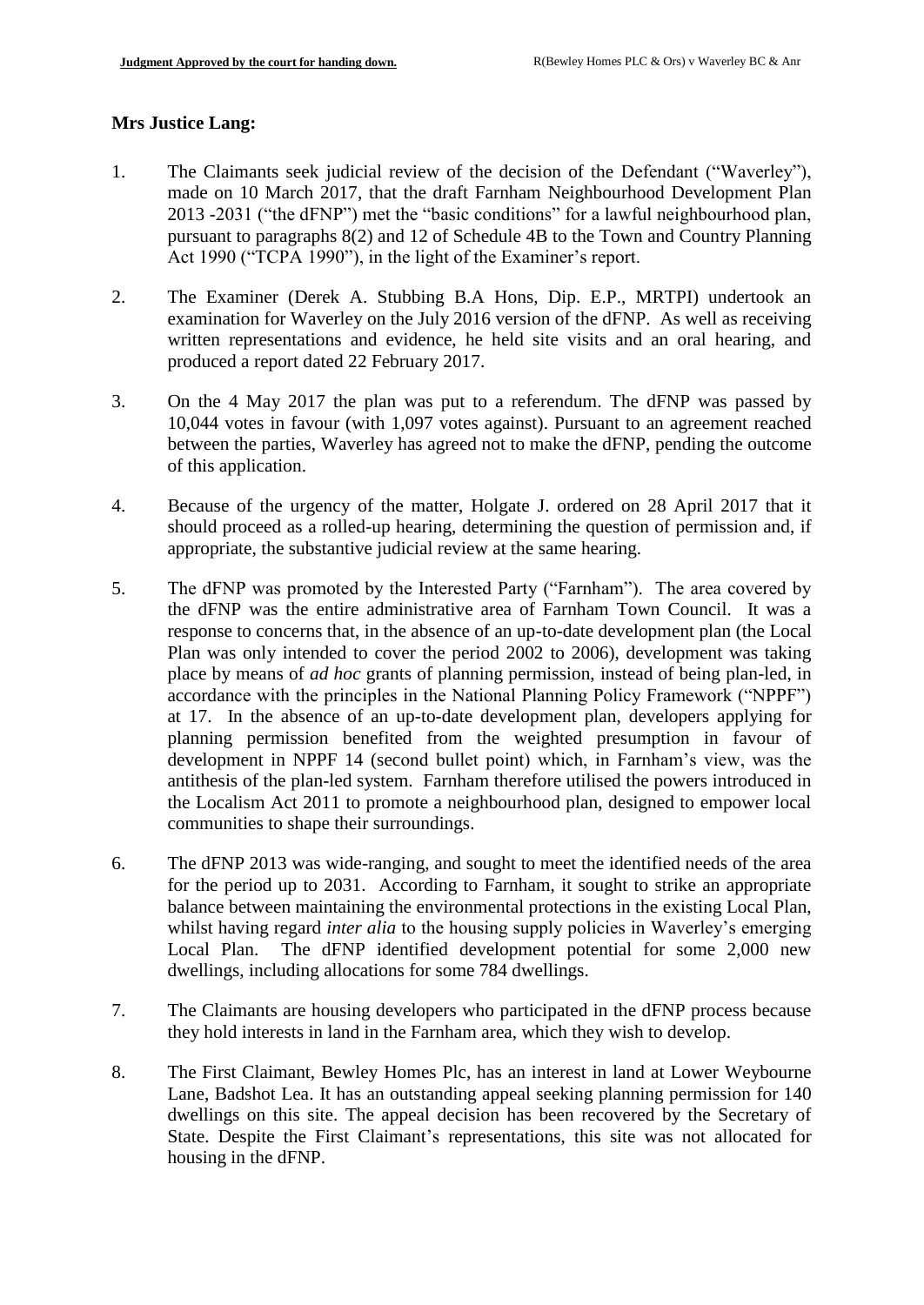- 9. The Second Claimant, Wates Developments Limited, has an interest in land at Waverley Lane, Farnham and recently pursued an appeal at a public inquiry seeking planning permission for up to 157 dwellings on that land. This decision has also been recovered by the Secretary of State. The Second Claimant was aggrieved by the dFNP because it concluded that no housing at all should be allocated to its site due to its "high landscape value" and "high landscape sensitivity". The Second Claimant disputed this finding, and the evidence upon which it was based.
- 10. The Third Claimant, Catesby Estates (Developments) Ltd, has an interest in land west of Folly Hill, Farnham. Jointly with the First Claimant, it has an outstanding appeal relating to land south of the junction with Upper Old Park Lane, Folly Hill, Farnham for the erection of 102 dwellings and the provision of on-site SANG ("Suitable Alternative Natural Greenspace"). The site was also not allocated for housing in the dFNP.
- 11. The Claimants submitted that the decision not to allocate their respective sites for allocation might not have been made had the alleged legal errors been avoided. At the heart of their claim was the submission that the dFNP ought not to have been made until after Waverley had adopted the emerging Local Plan, and thus updated the relevant local policies.

## **Legal framework**

## **(1) Legislation**

- 12. A "neighbourhood development plan" is a plan which "sets out policies (however expressed) in relation to the development and use of land in the whole or any part of a particular neighbourhood area specified in the plan": section 38A(2), Planning and Compulsory Purchase Act 2004 ("the PCPA 2004").
- 13. A "neighbourhood development plan" is part of the statutory development plan for the area it covers: section 38(3)(c), PCPA 2004.
- 14. Where a neighbourhood development plan is to be prepared, a "qualifying body" must make an application to the local planning authority for the designation of an area as a "neighbourhood area": Part 2, Neighbourhood Planning (General) Regulations 2012 ("the 2012 Regulations").
- 15. The draft neighbourhood development plan, once prepared, must be consulted upon (reg. 14, 2012 Regulations), submitted to the local planning authority (reg. 15) and then publicised by the local planning authority (reg. 16).
- 16. Schedule 4B to the TCPA 1990 applies to the making of neighbourhood development plans: section 38A(3), PCPA 2004. Paragraph 7 of Schedule 4B requires a local planning authority to submit a draft neighbourhood development plan, after it has been publicised, to independent examination if the requirements of paragraph 6(2) of Schedule 4B are met. The examiner must then consider whether the draft neighbourhood development plan meets the specified statutory requirements, in particular, whether it meets the "basic conditions": Schedule 4B, paragraph 8(1)(a).
- 17. Paragraph 8(2) provides, so far as is material here:

"(2) A draft order meets the basic conditions if—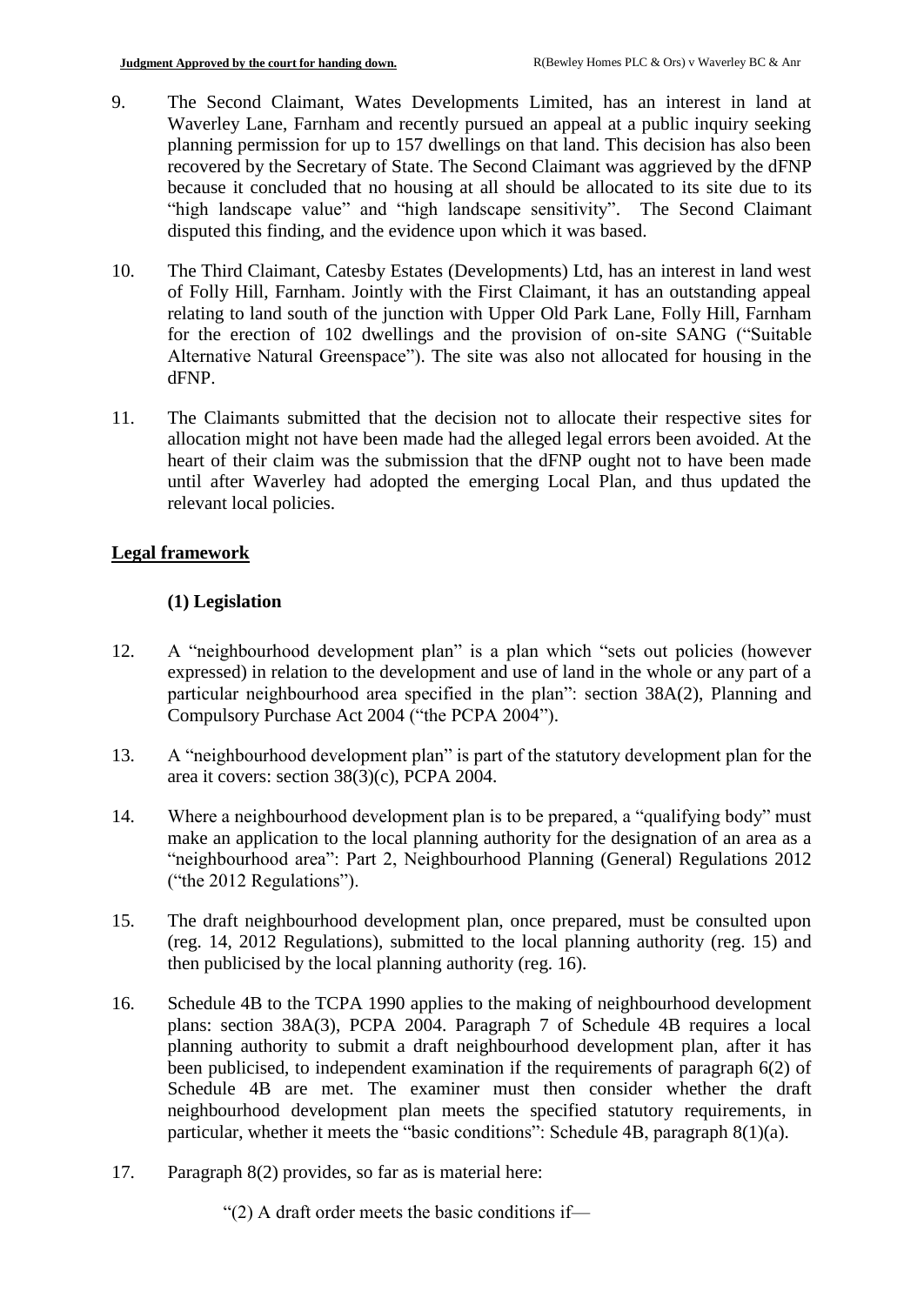(a) having regard to national policies and advice contained in guidance issued by the Secretary of State, it is appropriate to make the order,

………

(d) the making of the order contributes to the achievement of sustainable development,

(e) the making of the order is in general conformity with the strategic policies contained in the development plan for the area of the authority (or any part of that area),

(f) the making of the order does not breach, and is otherwise compatible with, EU obligations, and

(g) prescribed conditions are met in relation to the order and prescribed matters have been complied with in connection with the proposal for the order."

18. An examiner must produce a report. Paragraph 10 of Schedule 4B makes further provision for the duties of the independent examiner:

> "(1) The examiner must make a report on the draft order containing recommendations in accordance with this paragraph (and no other recommendations).

(2) The report must recommend either -

(a) that the draft order is submitted to a referendum, or

(b) that modifications specified in the report are made to the draft order and that the draft order as modified is submitted to a referendum, or

(c) that the proposal for the order is refused.

(3) The only modifications that may be recommended are –

(a) modifications that the examiner considers need to be made to secure that the draft order meets the basic conditions in paragraph 8(2),

[…]

(e) modifications for the purpose of correcting errors.

(4) The report may not recommend that an order (with or without modifications) is submitted to a referendum if the examiner considers that the order does not –

(a) meet the basic conditions mentioned in paragraph 8(2), or

[…]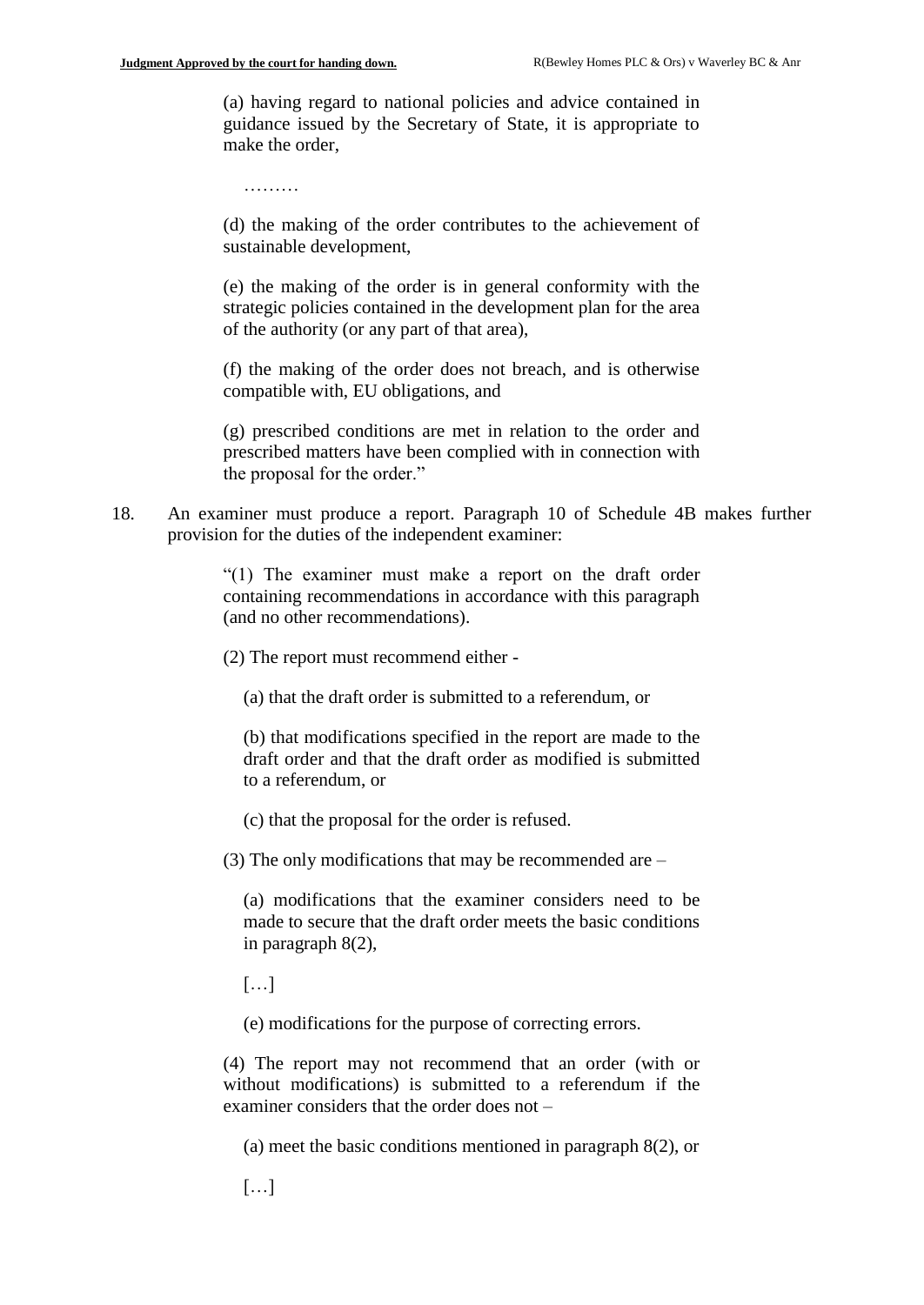(6) The report must -

- (a) give reasons for each of its recommendations, and
- (b) contain a summary of its main findings."
- 19. After receiving an examiner's report, the local planning authority must consider each of the recommendations made and decide what action to take: Schedule 4B, para. 12(2). If the authority is satisfied that the draft neighbourhood plan meets the basic conditions, and is compatible with Convention rights and complies with sections 61E(2), 61J and 61L of the TCPA 1990, it "must" hold a local referendum on it: Schedule 4B, para. 12(4). If more than half of those voting in the referendum vote in favour of it, the local planning authority must "make" the neighbourhood plan unless to do so would breach "any EU obligation or any of the Convention rights": s. 38A(4) and (6), PCPA 2004.

## **(2) National policy and guidance**

20. The NPPF sets out policy in respect of neighbourhood plans, under the following headings:

"Core planning principles

17. Within the overarching roles that the planning system ought to play, a set of core land-use planning principles should underpin both plan-making and decision-taking. These 12 principles are that planning should:

 be genuinely plan-led, empowering local people to shape their surroundings, with succinct local and neighbourhood plans setting out a positive vision for the future of the area. Plans should be kept up-to-date, and be based on joint working and co-operation to address larger than local issues. They should provide a practical framework within which decisions on planning applications can be made with a high degree of predictability and efficiency;

. . . . <sup>.</sup>

"Neighbourhood plans

183. Neighbourhood planning gives communities direct power to develop a shared vision for their neighbourhood and deliver the sustainable development they need. Parishes and neighbourhood forums can use neighbourhood planning to:

- set planning policies through neighbourhood plans to determine decisions on planning applications; and
- grant planning permission through Neighbourhood Development Orders and Community Right to Build Orders for specific development which complies with the order.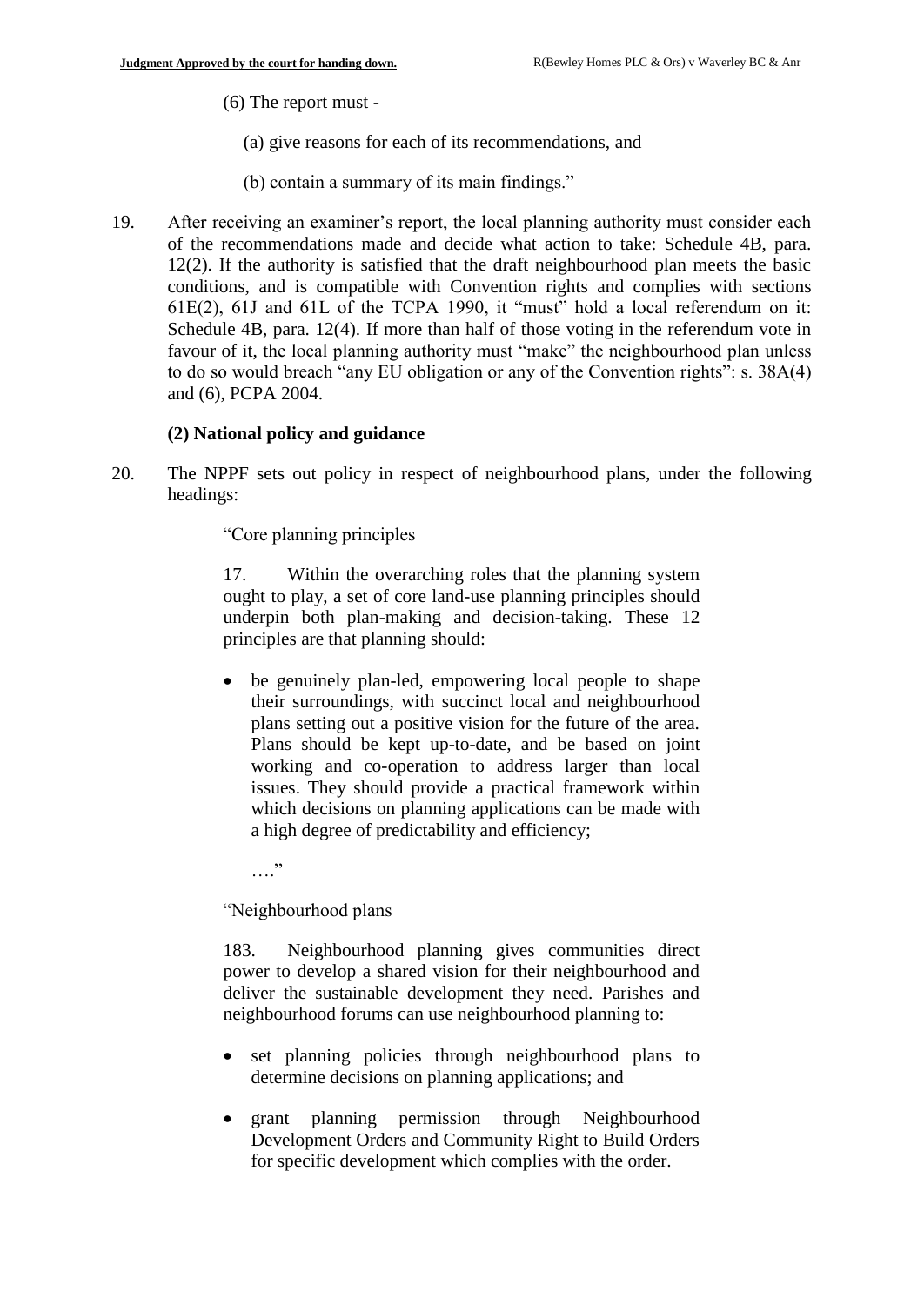184. Neighbourhood planning provides a powerful set of tools for local people to ensure that they get the right types of development for their community. The ambition of the neighbourhood should be aligned with the strategic needs and priorities of the wider local area. Neighbourhood plans must be in general conformity with the strategic policies of the Local Plan. To facilitate this, local planning authorities should set out clearly their strategic policies for the area and ensure that an up-to-date Local Plan is in place as quickly as possible. Neighbourhood plans should reflect these policies and neighbourhoods should plan positively to support them. Neighbourhood plans and orders should not promote less development than set out in the Local Plan or undermine its strategic policies.

185. Outside these strategic elements, neighbourhood plans will be able to shape and direct sustainable development in their area. Once a neighbourhood plan has demonstrated its general conformity with the strategic policies of the Local Plan and is brought into force, the policies it contains take precedence over existing non-strategic policies in the Local Plan for that neighbourhood, where they are in conflict. Local planning authorities should avoid duplicating planning processes for non-strategic policies where a neighbourhood plan is in preparation."

"Determining applications

……

198. ……Where a planning application conflicts with a neighbourhood plan that has been brought into force, planning permission should not normally be granted."

21. The Planning Practice Guidance ("PPG") gives extensive guidance on neighbourhood plans, including the following paragraphs:

## **009**: "**Can a neighbourhood plan come forward before an up-to-date Local Plan is in place?**

Neighbourhood plans, when brought into force, become part of the development plan for the neighbourhood area. They can be developed before or at the same time as the local planning authority is producing its Local Plan.

A draft neighbourhood plan or Order must be in general conformity with the strategic policies of the development plan in force if it is to meet the basic condition. Although a draft neighbourhood plan or Order is not tested against the policies in an emerging Local Plan the reasoning and evidence informing the Local Plan process is likely to be relevant to the consideration of the basic conditions against which a neighbourhood plan is tested. For example, up-to-date housing needs evidence is relevant to the question of whether a housing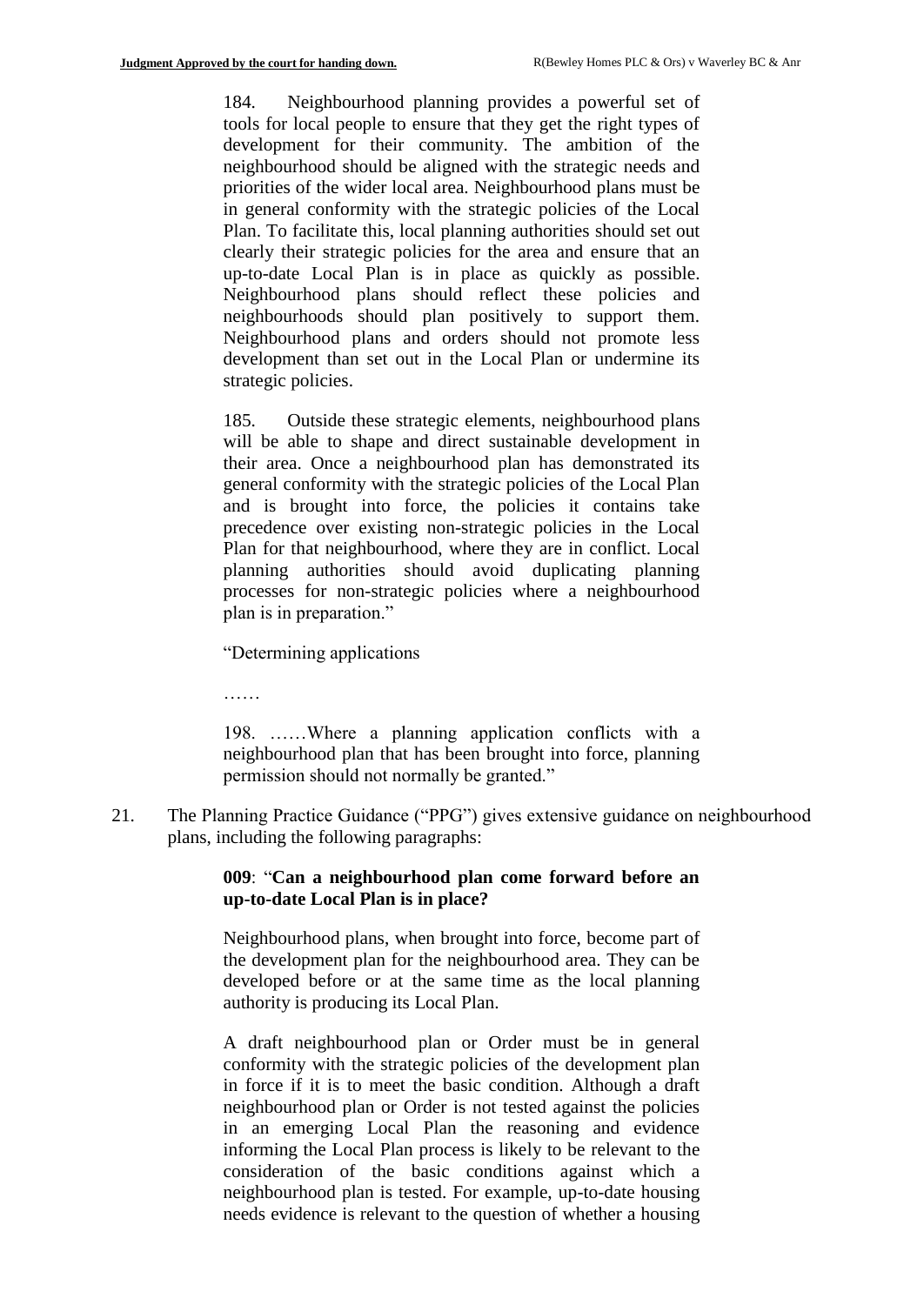supply policy in a neighbourhood plan or Order contributes to the achievement of sustainable development.

Where a neighbourhood plan is brought forward before an upto-date Local Plan is in place the qualifying body and the local planning authority should discuss and aim to agree the relationship between policies in:

- the emerging neighbourhood plan
- the emerging Local Plan
- the adopted development plan
- with appropriate regard to national policy and guidance.

The local planning authority should take a proactive and positive approach, working collaboratively with a qualifying body particularly sharing evidence and seeking to resolve any issues to ensure the draft neighbourhood plan has the greatest chance of success at independent examination.

The local planning authority should work with the qualifying body to produce complementary neighbourhood and Local Plans. It is important to minimise any conflicts between policies in the neighbourhood plan and those in the emerging Local Plan, including housing supply policies. This is because section 38(5) of the Planning and Compulsory Purchase Act 2004 requires that the conflict must be resolved by the decision maker favouring the policy which is contained in the last document to become part of the development plan. Neighbourhood plans should consider providing indicative delivery timetables, and allocating reserve sites to ensure that emerging evidence of housing need is addressed. This can help minimise potential conflicts and ensure that policies in the neighbourhood plan are not overridden by a new Local Plan."

## **074:** "**General conformity with the strategic policies contained in the development plan**

#### **What is meant by 'general conformity'?**

When considering whether a policy is in general conformity a qualifying body, independent examiner, or local planning authority, should consider the following:

 whether the neighbourhood plan policy or development proposal supports and upholds the general principle that the strategic policy is concerned with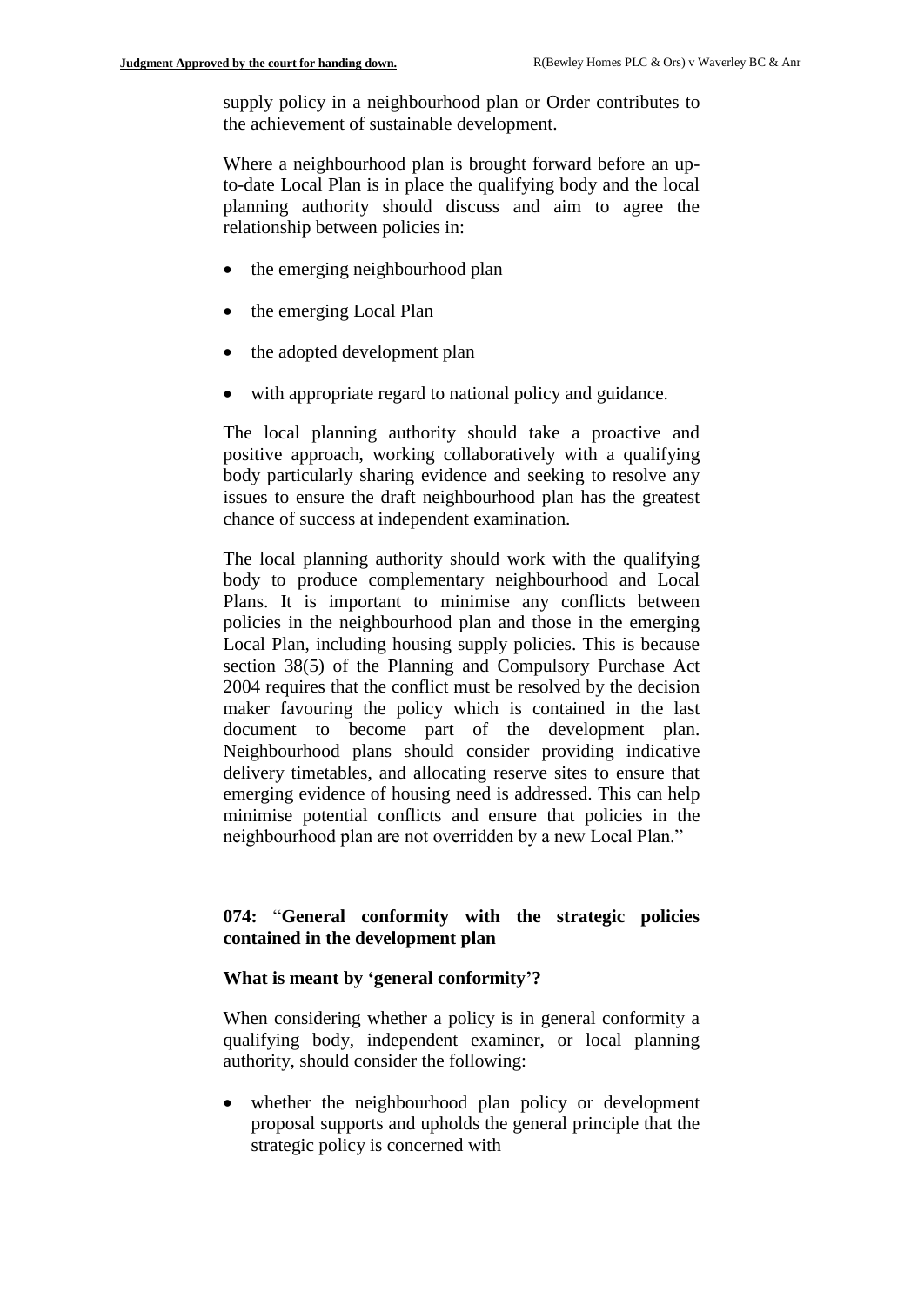- the degree, if any, of conflict between the draft neighbourhood plan policy or development proposal and the strategic policy
- whether the draft neighbourhood plan policy or development proposal provides an additional level of detail and/or a distinct local approach to that set out in the strategic policy without undermining that policy
- the rationale for the approach taken in the draft neighbourhood plan or Order and the evidence to justify that approach."

#### **075**: "**What is meant by strategic policies?**

Paragraph 156 of the National Planning Policy Framework sets out the strategic matters about which local planning authorities are expected to include policies in their Local Plans. The basic condition addresses strategic polices no matter where they appear in the development plan. It does not presume that every policy in a Local Plan is strategic or that the only policies that are strategic are labelled as such."

## **076**: "**How is a strategic policy determined?**

Strategic policies will be different in each local planning authority area. When reaching a view on whether a policy is a strategic policy the following are useful considerations:

- whether the policy sets out an overarching direction or objective
- whether the policy seeks to shape the broad characteristics of development
- the scale at which the policy is intended to operate
- whether the policy sets a framework for decisions on how competing priorities should be balanced
- whether the policy sets a standard or other requirement that is essential to achieving the wider vision and aspirations in the Local Plan
- in the case of site allocations, whether bringing the site forward is central to achieving the vision and aspirations of the Local Plan
- whether the Local Plan identifies the policy as being strategic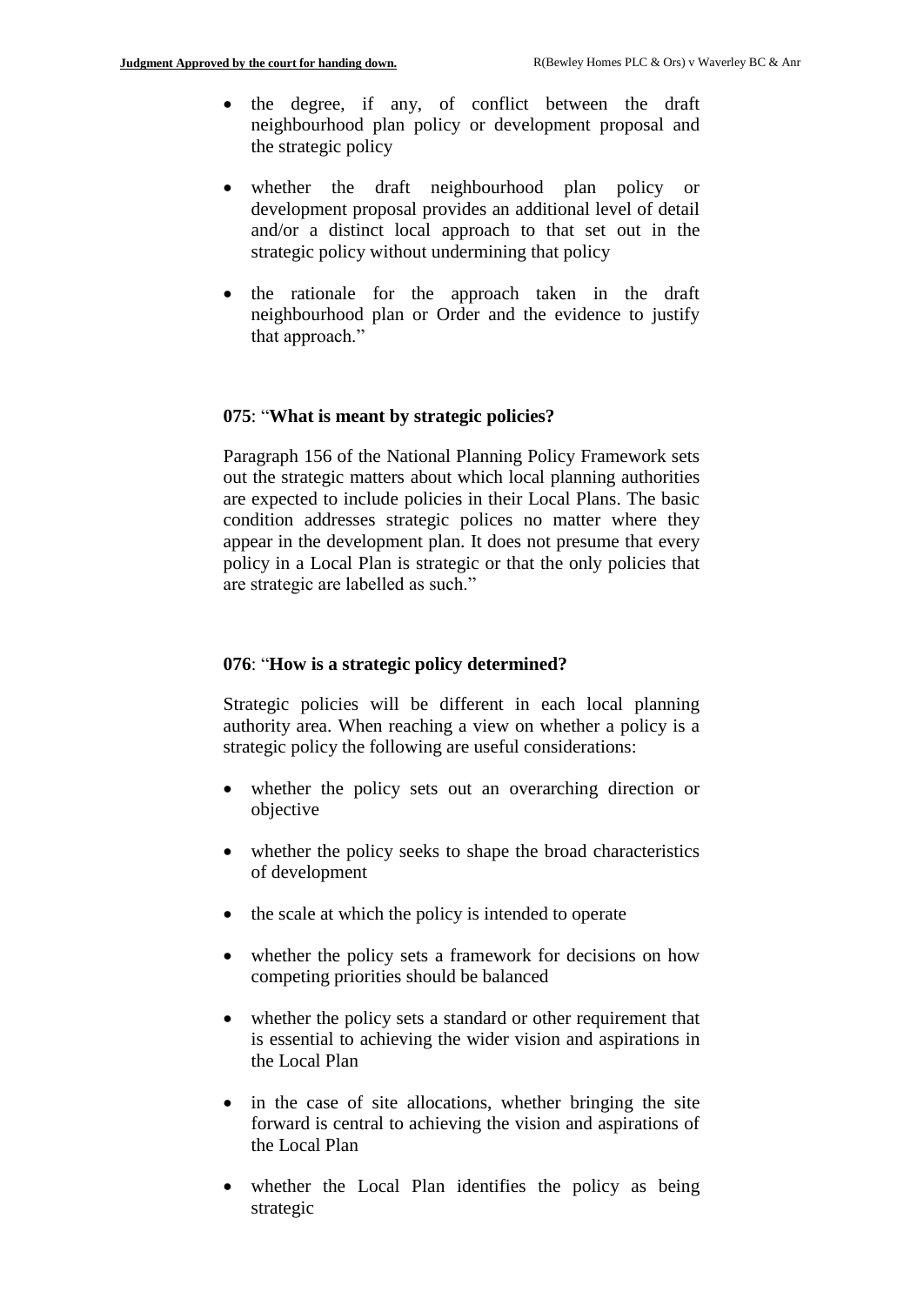Planning practice guidance on Local Plans provides further advice on strategic policies."

## **077**: "**How does a qualifying body know what is a strategic policy?**

A local planning authority should set out clearly its strategic policies in accordance with paragraph 184 of the National Planning Policy Framework and provide details of these to a qualifying body and to the independent examiner."

#### **(3) Case law**

22. In *R (DLA Delivery Ltd) v Lewes DC* [2017] EWCA Civ 58, the Court of Appeal considered the basic condition of being "in general conformity with the strategic policies in the development plan". Lindblom LJ said:

> "23.… The true sense of the expression "in general conformity with the strategic policies contained in the development plan" is simply that if there are relevant "strategic policies" contained in the adopted development plan for the local planning authority's area, or part of that area, the neighbourhood development plan must not be otherwise than in "general conformity" with those "strategic policies". The degree of conformity required is "general" conformity with "strategic" policies. Whether there is or is not sufficient conformity to satisfy that requirement will be a matter of fact and planning judgment (see the judgment of Laws LJ in *Persimmon Homes and others v Stevenage Borough Council* [2006] 1 W.L.R. 334 at pp. 344D-345D and pp. 347F-348F)."

> "24. …. Housing allocations made in a neighbourhood development plan for a plan period which does not coincide or even overlap with the period of an adopted local plan cannot logically be said to lack 'general conformity' in this respect with the strategic housing policies of that local plan for that local plan period. In those circumstances the two plans will have been planning for the provision of housing in wholly different periods. …

> 25. Paragraph 8(2)(e) does not require the making of a neighbourhood development plan to await the adoption of any other development plan document. It does not prevent a neighbourhood development plan from addressing housing needs unless or until there is an adopted development plan document in place setting a housing requirement for a period coinciding, wholly or partly, with the period of the neighbourhood development plan. A neighbourhood development plan may include, for example, policies allocating land for particular purposes, including housing development, even when there are no 'strategic policies' in the statutorily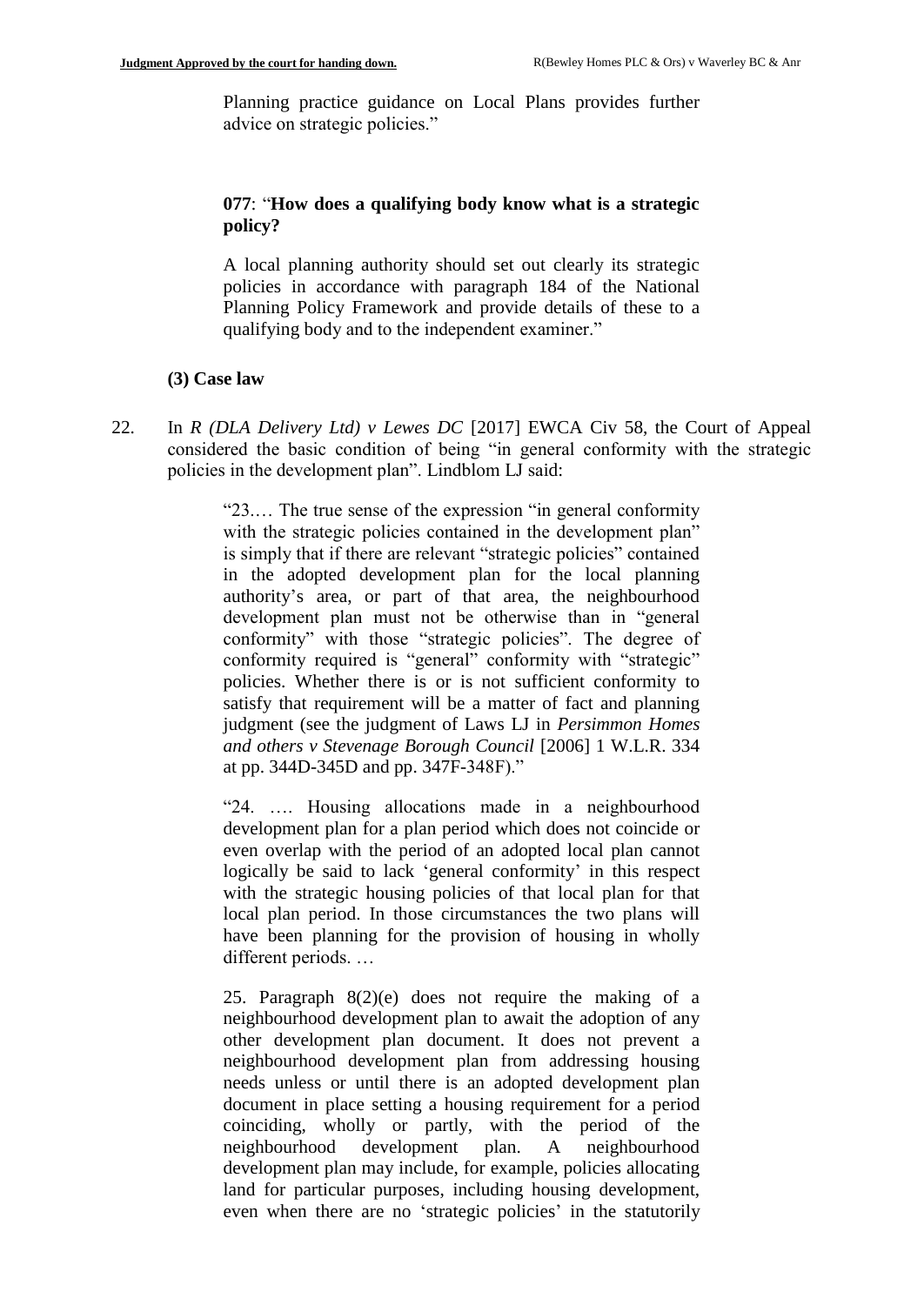adopted development plan to which such policies in the neighbourhood development plan can sensibly relate. This may be either because there are no relevant 'strategic policies' at all or because the relevant strategy itself is now effectively redundant, its period having expired. The neighbourhood development plan may also conform with the strategy of an emerging local plan. It may, for example, anticipate the strategy for housing development in that emerging plan and still not lack 'general conformity' with the 'strategic policies' of the existing development plan."

23. In *R (Swan Quay LLP) v Swale Borough Council* [2017] EWHC 420 (Admin), Dove J., referring to "the clear statutory language of paragraph  $8(2)(e)$ " of Schedule 4B said:

> "29. I entirely agree with Supperstone J that the basic conditions cannot be equated with soundness as understood from paragraph 182 of the Framework. I would, however, with respect, differ from the suggestion that "the only statutory requirement imposed by Condition (e) is that the Neighbourhood Plan as a whole should be in general conformity with the adopted development plan as a whole". That observation does not reflect the clear statutory language of paragraph 8(2)(e). First, this basic condition relates to the strategic policies of the development plan, not the development plan as a whole. Those strategic policies which are identified will have to be considered as a whole in addressing the question of whether or not the neighbourhood plan is in general conformity with them. This underlines the point made by Supperstone J in paragraph 82 that tension or conflict between one policy of the neighbourhood plan and one policy of the local plan is not the matter at stake. Where there are no strategic policies in a local plan, then paragraph  $8(2)(e)$  is not engaged, as Lewis J concluded in *R (on the application of Gladman Developments Ltd) v Aylesbury Vale District Council* [2014] EWHC 4323, and the absence of strategic policies does not preclude as a matter of law a neighbourhood plan being produced.

> 30. The question which is posed under paragraph  $8(2)(e)$  is one which is entirely a matter of planning judgment. The phrase "general conformity" was considered in *Persimmon Homes (Thames Valley) Ltd v Stevenage Borough Council* [2005] EWCA Civ 1365, in which Laws LJ observed at paragraphs 28 and 29 as follows:

"28. [...] I agree with the judge (at [53]) that to read 'general conformity' as simply meaning that the proposals of the local plan should be 'in character' with the structure plan would be to accept too broad a construction. On the other hand, there are the features to which I have earlier referred – the long lead-times involved, the fact that the exigencies of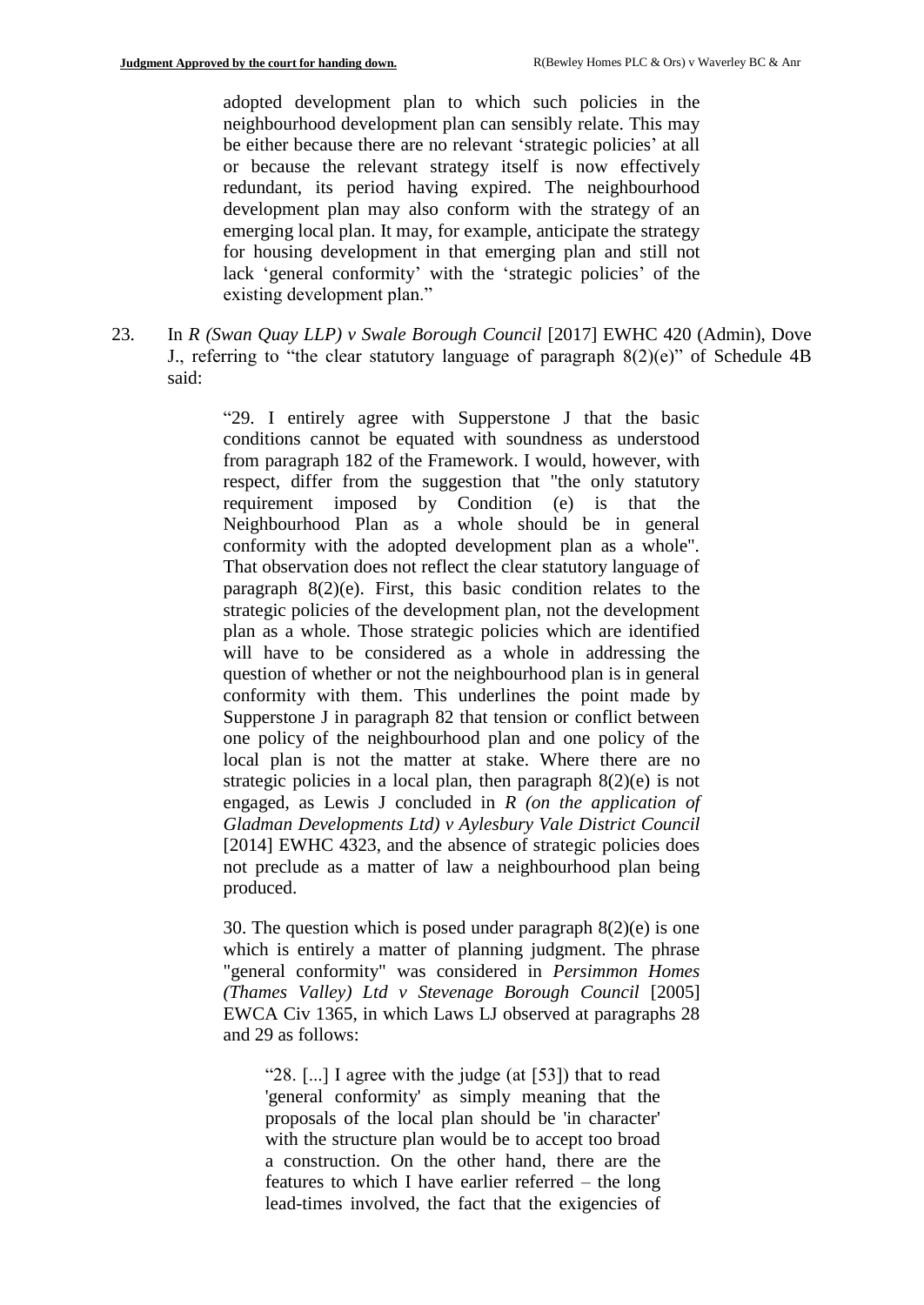planning policy may present a changing picture, and the statutory words themselves. In construing the general conformity requirement the court should in my judgment favour a balanced approach by which these different factors may be accommodated. I consider that on its true construction the requirement may allow considerable room for manoeuvre within the local plan in the measures taken to reflect structure plan policy, so as to meet the various and changing contingencies that can arise. In particular (for it is relevant here) measures may properly be introduced into a local plan to reflect the fact, where it arises, that some aspect of the structure plan is itself to be subject to review. This flexibility is not unlimited. Thus measures of this kind may not prejudge the outcome of such a review. They must respect the structure plan policies as they are, while allowing for the possibility that they may be changed. I doubt whether it is possible to derive any more focussed conclusion on the construction of the general conformity requirement. [...]

29. [...] But if the right interpretation of 'general conformity' is, as in agreement with the judge I would hold, a balanced one, it will as I have said allow what may be a considerable degree of movement within the local plan to meet the various and changing contingencies that can arise. In that case the question whether the local plan is in general conformity with the structure plan is likely to admit of more than one reasonable answer, all of them consistent with the proper construction of the statute and of the relevant documents. In those circumstances the answer at length arrived at will be a matter of planning judgment and not of legal reasoning."

31. In his judgment, Lloyd LJ added the following observations:

"71. The use of the phrase 'general conformity' leaves some scope for flexibility and even, as noted above, for some conflict. The context is that of the structure plan authority setting a general policy, which could no doubt be regarded as a strategy, for its area, leaving it to the local plan authorities within the area to implement those policies and that strategy by detailed policies. It cannot be open to a local plan authority to subvert the general policies, or to resolve that it will not give effect to a general policy within its area. It is open to such an authority to exercise some flexibility as to how the general policy is implemented, though the degree of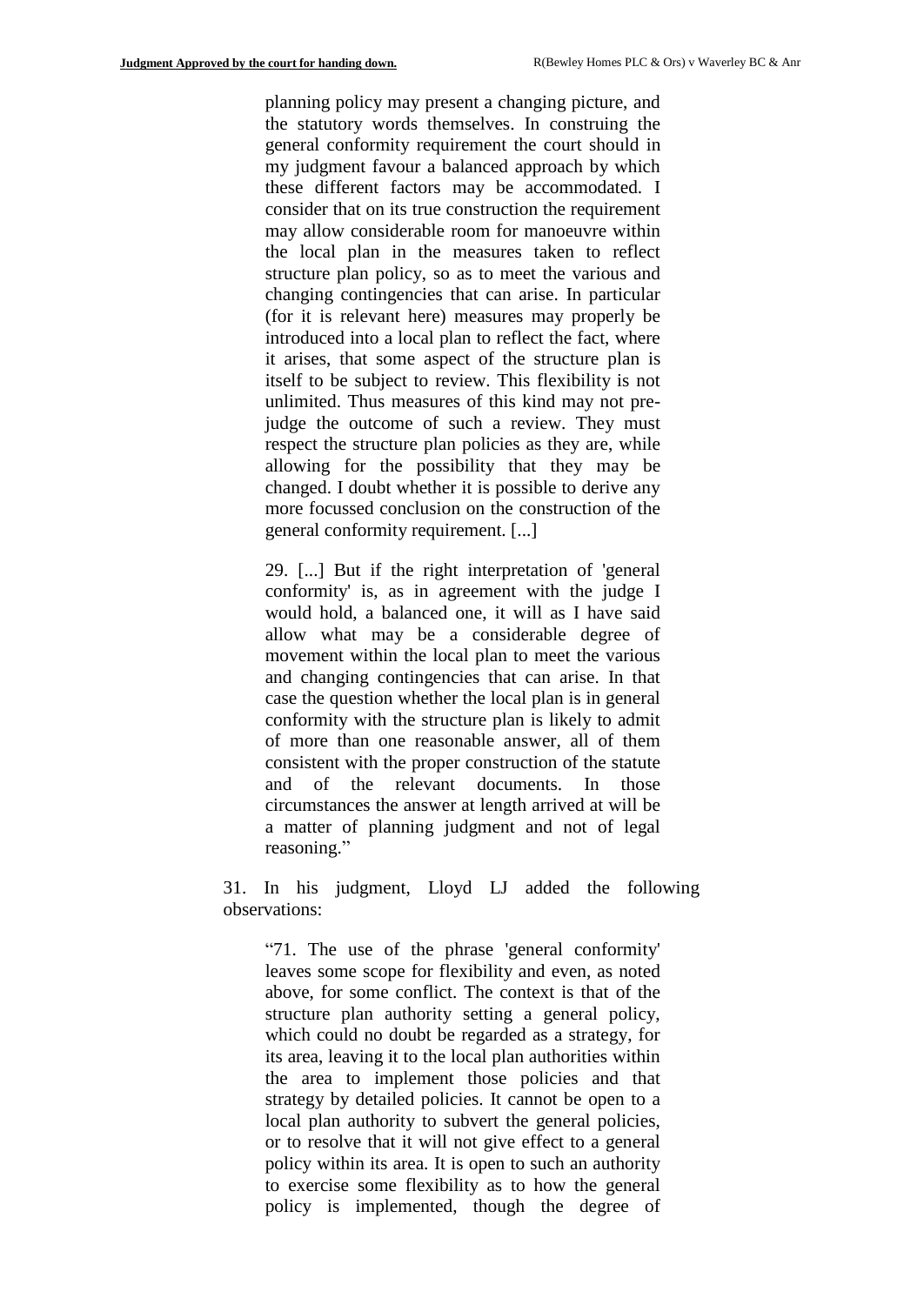flexibility may depend on the nature of the general policy. [...]

[...]

86. As I said at paragraph 68 above, it is not sensible to attempt to define the statutory phrase 'in general conformity with' a structure plan, and I do not propose to try. However, it seems to me that, at least, in order to be in general conformity with a structure plan, the local plan must give effect to the main policies set out in the structure plan, and must do so in a way which does not contradict or subvert their achievement. There is room for flexibility, subject to the terms in which the general policies are stated. There may be scope for variations of detail as regards timing, for example. But the local plan must not put obstacles in the way of the fulfilment of the strategic policies in the structure plan such that they will not, or may well not, be achieved as provided for in the structure plan. Otherwise the purpose of the structure plan, and the basis of the relationship between one structure plan and a series of local plans would be altogether undermined, with the purpose behind an overall strategic policy being implemented differently and in conflicting ways in different parts of the area governed by the structure plan, and in some of those parts possibly not implemented at all."

32. These observations demonstrate that in exercising the planning judgment in relation to general conformity there is sufficient elasticity in the evaluation to accommodate some conflict with strategic policies as well as the prospect of strategic policies being reviewed. But that elasticity has limits, and the extent of the limit will be part and parcel of the planning judgment."

## **Grounds of challenge**

- 24. The claim for judicial review was brought pursuant to:
	- i) Section 61N(2) of the TCPA 1990: proceedings for questioning a decision under paragraph 12 of Schedule 4B (consideration by local planning authority of recommendations made by examiner etc.); and
	- ii) Section 61N(3) of the TCPA 1990: proceedings for questioning anything relating to a referendum under paragraph 14 or 15 of Schedule 4B.
- 25. The Claimants submitted that the Examiner's report was flawed in the following respects:
	- i) **Ground 1**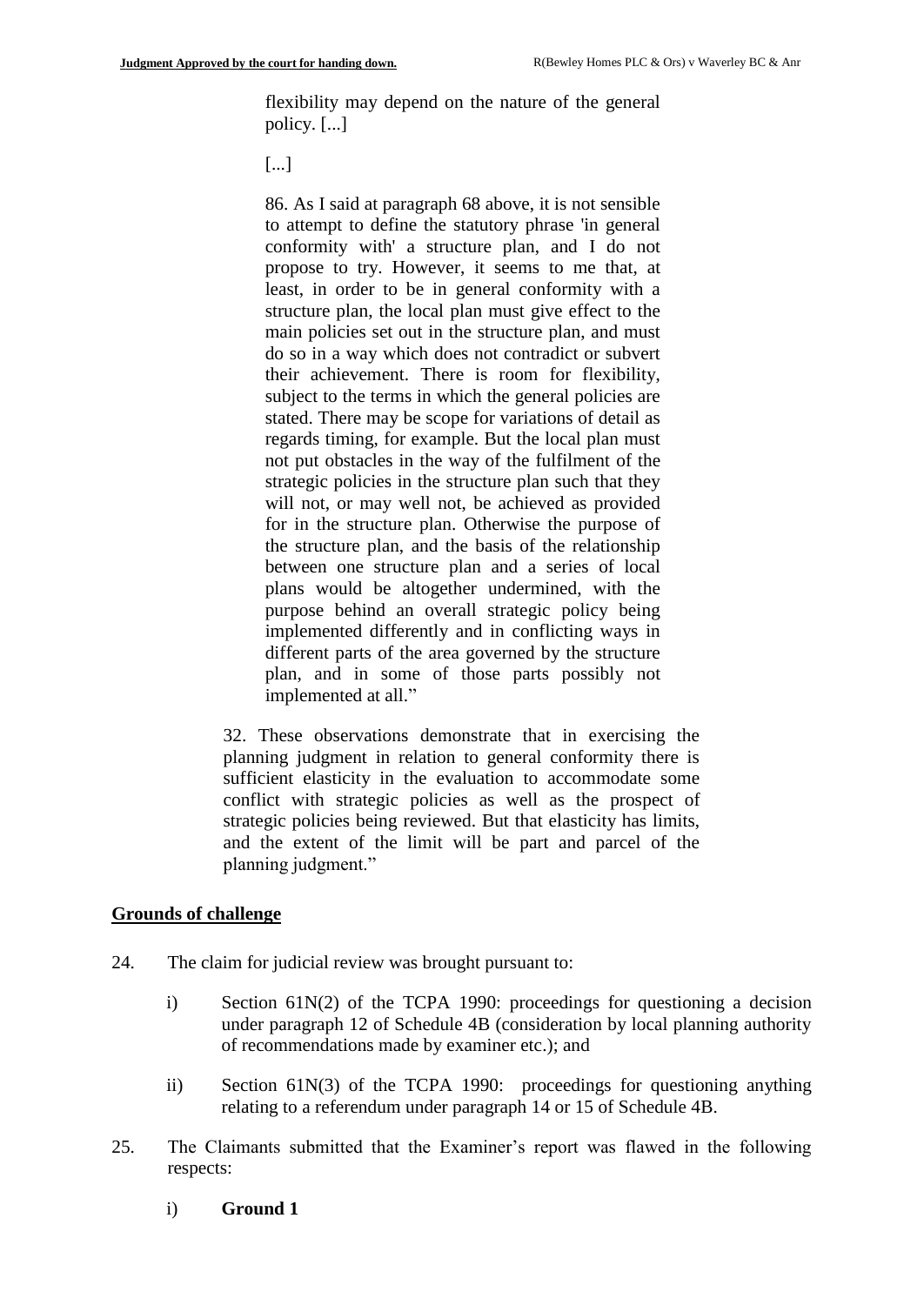- a) The Examiner reached an irrational and misleading conclusion that the dFNP complied with the basic condition of being in conformity with the strategic policies of the Local Plan 2002, when the dFNP was significantly different, reflecting the policies in the emerging local plan, rather than the out-of-date policies in the Local Plan 2002. If and insofar as the Examiner's approach was lawful because it accorded with the treatment of "redundant" and "expired" strategic policies by the Court of Appeal in *DLA Delivery Ltd*, the Claimants reserved the right to argue in a higher court that *DLA Delivery* was wrongly decided.
- b) The Examiner failed to identify clearly the strategic policies in the Local Plan 2002.
- c) The Examiner failed to provide adequate reasons for his conclusion that the dFNP was in conformity with the strategic policies of the Local Plan 2002.

## ii) **Ground 2**

The Examiner failed to provide any reasons to dismiss a detailed Note by a consortium of housing developers, including the Claimants, which attacked the SPA Avoidance Strategy used to support the approach to SANG in the dFNP and failed to consider evidence relating to the availability of bespoke SANG at Coxbridge Farm which reinforced the concerns expressed in that Note.

## iii) **Ground 3**

The Examiner failed to have consideration or provide any reasons to dismiss representations made by the Second Claimants ("Wates") making serious criticisms of the report by Amec called the 'Waverley Borough Council Landscape Study – Part 1: Farnham & Cranleigh' ("the Amec Report") on which policy FNP10 of the dFNP was based. If the Examiner had properly considered Wates' representations, he would have been unlikely to conclude that the dFNP complied with the basic condition of contributing towards sustainable development.

- 26. The Claimants contended that the decisions not to allocate their respective sites for housing in the latest version of the dFNP might not have been made had these errors been avoided.
- 27. Waverley submitted in response that the Examiner adequately identified the strategic policies in the Local Plan 2002, utilising the Basic Conditions Statement drawn up by Farnham, and gave proper consideration to the extent of the conformity between the dFNP and the Local Plan 2002. He applied paragraph 009 of the PPG, which indicates that a neighbourhood plan can be brought forward before an up-to-date Local Plan is in force, but regard should be had to the policies in any emerging Local Plan to avoid conflict, especially in respect of housing supply policies. His clear and adequately reasoned conclusions were that the dFNP was in general conformity with the Local Plan 2002, having regard to the need to update the housing supply policies and align the dFNP with the emerging Local Plan. The test of "general conformity" is a flexible one, which gives scope for some variation between the plans. In applying that test, the Examiner was exercising his planning judgment, and the courts should guard against undue intervention in the planning judgments made by experts acting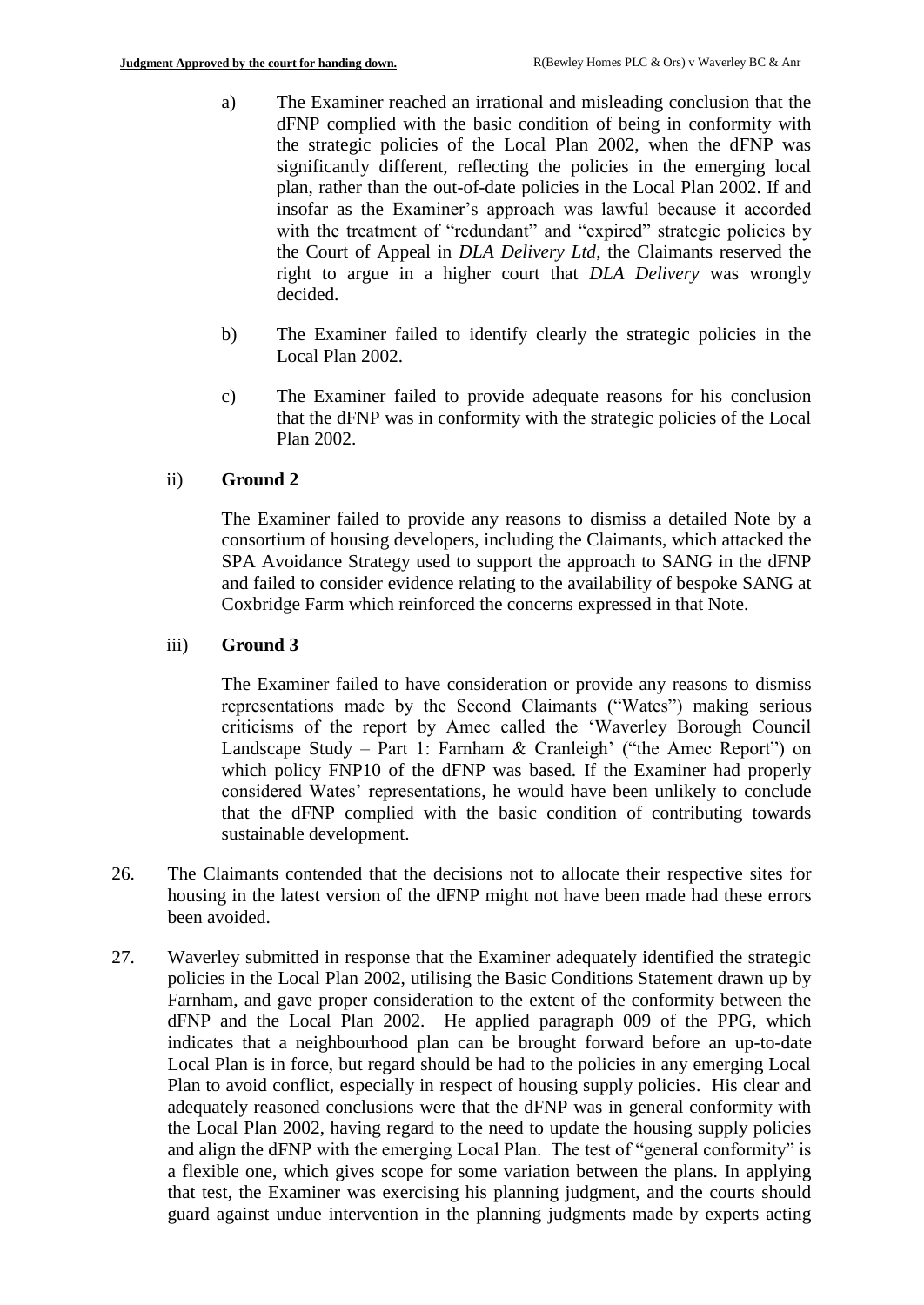within their areas of specialist competence. A claimant alleging that a planning inspector has reached an irrational or perverse conclusion on a matter of planning judgment "faces a particularly daunting task", per Sullivan J in *Newsmith v Secretary of State for the Environment, Transport and the Regions* [2001] EWHC Admin 74, at [8].

- 28. On Grounds 2 and 3, Waverley submitted that the scope of the Examiner's report and his duty to give reasons was limited by statute, and the Examiner had adequately discharged his obligations. As to Ground 2, it was apparent from the modifications which the Examiner recommended that he did take account of the change in the evidence regarding a bespoke SANG at Coxbridge Farm. He was not required to make express reference to the Claimants' Note; it was one of many documents submitted to him which he confirmed that he had considered. His report (read together with the recommended modifications) made it sufficiently clear how he had dealt with the issues raised by the Claimants, insofar as was required in order to comply with the limited statutory scope of the report, and he gave adequate reasons for his conclusions.
- 29. In response to Ground 3, Waverley submitted that the Examiner expressly stated that he had given full and careful considerations to the representations seeking to make additional housing allocations, and he gave cogent reasons for not doing so. In reality the Claimants were seeking to make an impermissible challenge to the Examiner's planning judgments which were based on extensive evidence and site visits. The way in which he addressed the issues, including the basic condition of contributing to sustainable development, was sufficient, having regard to the limited statutory scope of the report. Waverley submitted that the Examiner gave adequate reasons for his conclusions.
- 30. Waverley's submissions were supported by counsel for Farnham.

## **Conclusions on Ground 1**

- 31. The Examiner had to decide whether the making of the order was in general conformity with the strategic policies contained in the development plan for the area of the authority: paragraph 8(1) and (2) of Schedule 4B to the TCPA 1990. At the relevant time, the development plan was the Waverley Borough Local Plan 2002 ("Local Plan 2002"). The plan was only intended to run until 2006, although a number of its policies have been 'saved'. The policies in the Local Plan 2002 which were most relevant to the present claim were C1 and C2. They comprised restrictive policies on development outside settlements both in the green belt and in and countryside beyond the green belt. There was no settlement boundary as such in the Local Plan 2002 but the areas to which policies C1 and C2 applied were clearly identified on the proposals map.
- 32. During the preparatory stages of the dFNP, Waverley was in the process of bringing forward an up-to-date plan - the draft Waverley Local Plan Part 1 (Strategic Policies and Sites). This emerging plan had reached examination stage.
- 33. In my view, there were clear differences between the dFNP and the Local Plan 2002. As Farnham's 'Basic Conditions Statement' explained:

"The Neighbourhood Plan Planning Strategy defines a built-up area boundary to provide a definition of countryside and Policy FNP10 gives priority to protecting the countryside from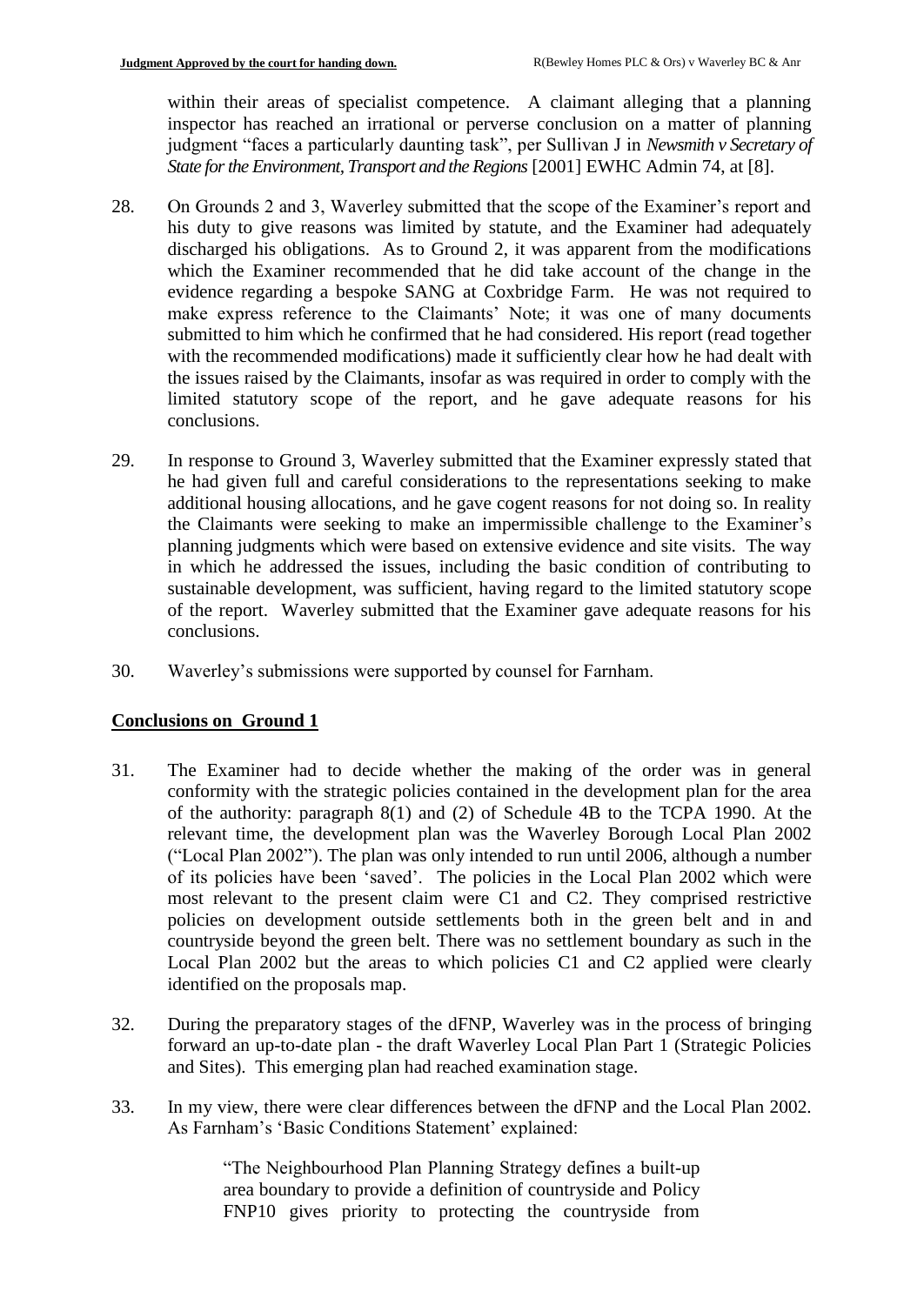inappropriate development outside of the Built Up Area Boundary."

Moreover, the new built-up area boundary extended, at the margins, into the areas of countryside identified by policies C1 and C2 in the Local Plan 2002. In some instances, this merely reflected development for which planning permission had been given since 2002. In other instances, it gave effect to proposed new allocations, primarily for housing. It also made other changes in policy designation to some areas.

34. In my view, the Examiner was well aware of the differences between the dFNP and the Local Plan 2002, and that in consequence there was a dispute between Waverley and Farnham on the one hand, and the Claimants on the other, as to whether the dFNP was in general conformity with the Local Plan 2002. He even had the benefit of detailed Opinions from leading counsel for the Claimants and leading Counsel for Farnham setting out the competing arguments. This was one of the issues which led him to take the unusual step of conducting an oral hearing. At the hearing, Mr Fullwood, the planning consultant for Farnham, gave evidence, which he then summarised in his witness statement in these proceedings:

> "4. I stated that the 2002 plan was only written to meet needs to 2006. Although it had been necessary to amend the 2002 LP boundary in order to meet needs beyond the period to 2006, in carrying out this exercise the dFNP had continued to respect core aims of the 2002 LP such as maintaining and enhancing the distinctive character of the Borough and the main environmental assets including natural and cultural resources by, for example, the prevention of coalescence and the protection of valued landscapes.

> 5. I also stated that some of the changes had taken into account new development and planning permission since 2002, with the dFNP boundary being drawn to include development which had taken place (or was permitted to take place) outside the 2002 LP boundary since the adoption of the 2002 LP."

35. The Examiner's conclusions on general conformity were set out in his Report as follows:

> "4.11 The development plan for the purposes of this examination is the adopted Waverley Local Plan, 2002 (for the period up to 2006), comprising the policies which have been saved. I note the Borough Council has raised no overriding concerns regarding the general conformity of the neighbourhood plan's policies with the strategic policies of the adopted plan. This is not surprising given the saved policies are aging and the emerging local plan for the area is now at examination stage.

> 4.12 The Basic Conditions Statement sets out how the Plan's policies have been assessed for their alignment with the emerging strategic Local Plan policies which have relevance to Farnham. The Borough Council comments that "the Neighbourhood Plan in many respects supports and reflects the emerging Waverley Local Plan, for example in terms of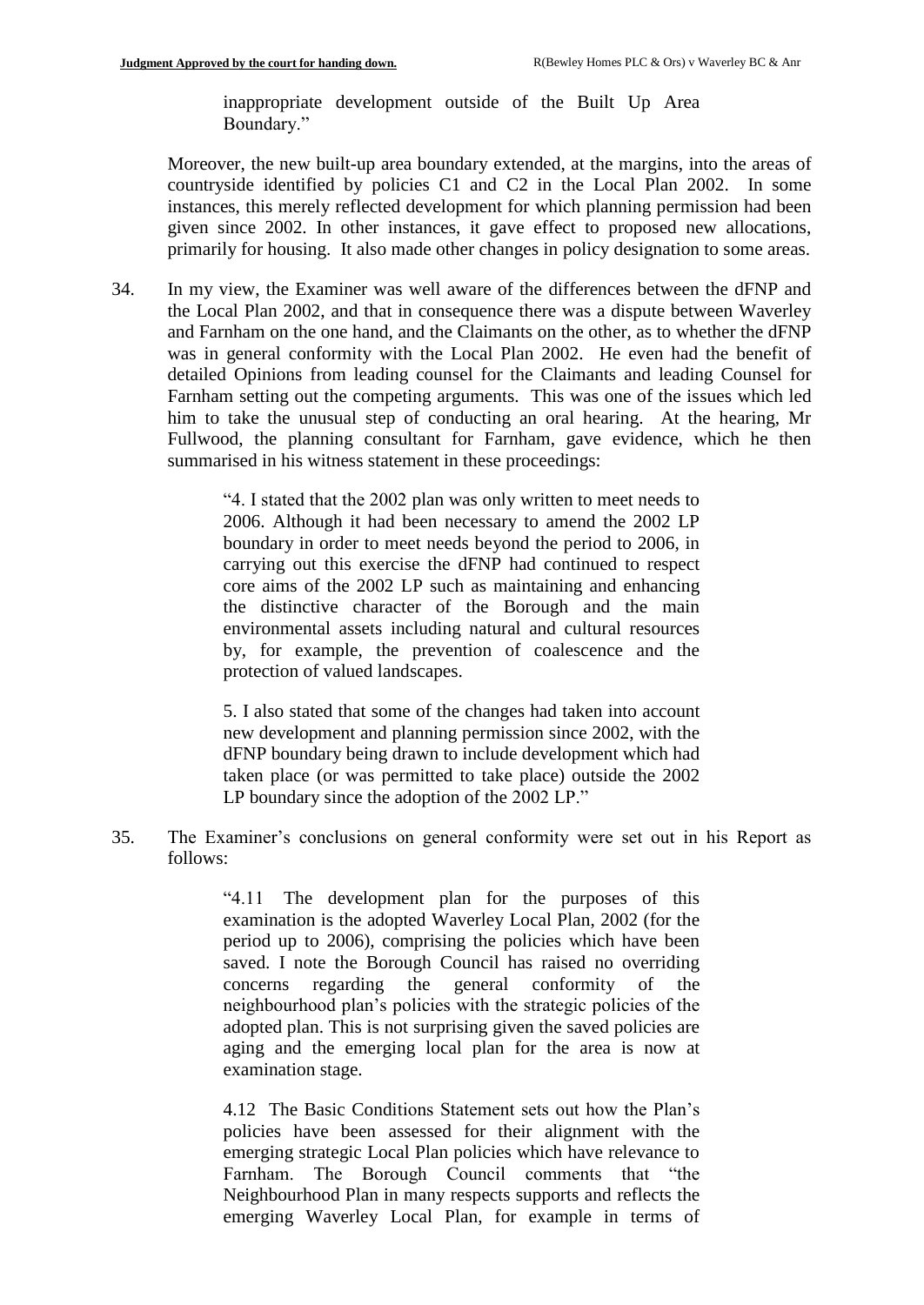……

drawing on its evidence base and seeking to provide for the development needed in the town".

4.13 Whilst it is not a statutory requirement for a Neighbourhood Plan to be in general conformity with the strategic policies of an emerging plan, in practical terms the alignment advised by the PPG will assist in preventing the plan from becoming quickly out of date. The PPG states, inter alia, that "where a neighbourhood plan is brought forward before an up-to-date Local Plan is in place the qualifying body and the local planning authority should discuss and aim to agree the relationship between policies in the emerging neighbourhood plan, the emerging Local Plan and the adopted development plan with appropriate regard to national policy and guidance".

4.14 Subject to the recommended modifications that I set out later in the report on a number of detailed matters, I am satisfied that the Farnham Neighbourhood Plan is in general conformity with the strategic policies of the adopted plan and has been aligned with the emerging Waverley Borough Local Plan, at least up to that Plan's pre-submission consultation stage (August-October 2016), in order for it to be as up to date as possible.

4.23 I have considered all of these representations together with the discussions and submissions during the Public Hearing and I have reached the following conclusions. Firstly, there is no formal built up area defined for Farnham within the adopted Local Plan (2002). Rather the inner boundary of various countryside policies defines a "white" area extending from the inner edge of those policy areas which represents the then existing urban area of Farnham. I conclude that, in principle, it is appropriate for the Plan to seek to define a BUAB which represents the current built up settlement limits of Farnham. Secondly, I have studied the background document on the BUAB which forms part of the Plan's evidence base. It describes the six guiding principles that were applied to the assessment of the proposed boundary to ensure a consistent and comprehensive approach was taken. I am satisfied that the methodology described in the background paper is based on sound planning principles. With the passage of time since the Local Plan was adopted in 2002, it is inevitable, in my view, that the definition of a new BUAB for Farnham will lead to some differences to the position that existed in 2002. I have carefully studied those parts of the BUAB where land is now included and those areas which are not within the proposed BUAB, having previously been with the urban area of Farnham as described above. In all cases, I consider that the proposed BUAB is appropriate and that the methodology for its definition in those areas has been applied on a consistent basis. Lastly, I conclude that the proposed BUAB is not the sole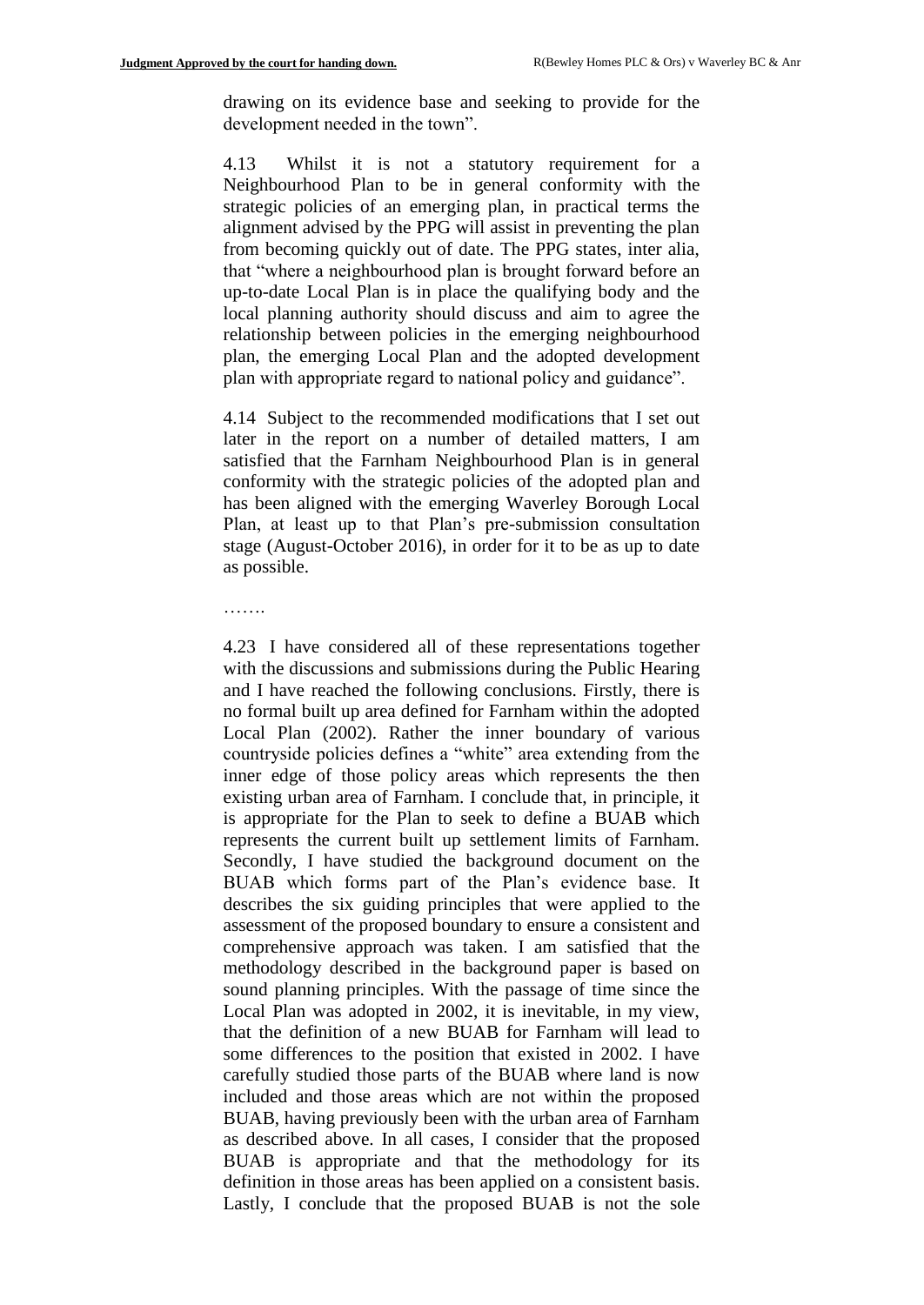policy criterion by which proposals for new development will be judged, either within or beyond the urban area. The Plan together with the current adopted Local Plan and the emerging Local Plan each contain other policies against which to also measure the acceptability of new development.

……

4.34 As previously observed, it is the case that a neighbourhood plan can be prepared and adopted before or at the same time as an emerging Local Plan. Furthermore, the requirement of the Basic Conditions is that the neighbourhood plan "must be in general conformity with the strategic policies of the development plan for the area". In this case, as noted above, the relevant development plan is the Waverley Local Plan, 2002, and specifically its saved policies. I am satisfied that the Farnham Neighbourhood Development Plan is in general conformity with that Plan (see paragraph 4.14 above)."

- 36. In my judgment, it is clear that the Examiner accepted the representations of Waverley and Farnham and concluded that it was permissible, and in accordance with the guidance in the PPG, for the dFNP to reflect the emerging Local Plan, even where it differed from the Local Plan 2002, as otherwise it would quickly become out-ofdate and contrary to local and national policies. Paragraph 009 of the PPG emphasises the need to minimise any conflict between a draft neighbourhood plan and an emerging Local Plan, especially in respect of housing supply policies. The Examiner concluded that the changes introduced by the built-up area boundary, including *de facto* changes to the boundary line, were justified on this basis, reflecting an alignment between the dFNP and the emerging local plan. In my view, the Examiner was entitled to accept the representations from Waverley and Farnham, based upon analysis of the plans, that the individual policies in the dFNP did, in many respects, correspond with the strategic policies in the Local Plan 2002, and despite the differences with policies C1 and C2, the dFNP was in general conformity with the Local Plan 2002.
- 37. The authorities establish that the phrase "in general conformity" is a flexible test which allows for some differences. The plans do not have to match precisely. It was a matter of planning judgment for the Examiner to decide whether the degree of the differences was such that he could not properly find that "the making of the [plan] was in general conformity with the strategic policies in the development plan", as required by paragraph 8(2)(e) of Schedule 4B. For that purpose, he was required to consider the plan as a whole: per Holgate J. in *R (Crownhall Estates Limited) v Chichester District Council* [2016] EWHC 73 (Admin) at [29(ii)]. As Lindblom LJ said in *DLA Delivery*, at [23], "whether or not there is sufficient conformity to satisfy that requirement will be a matter of fact and planning judgment (see the judgment of Laws LJ in Persimmon Homes…". Dove J. in *Swan Quay*, applied the guidance on the meaning of the "general conformity" test in the judgments of Laws LJ and Lloyd LJ in *Persimmon Homes* to the different context of neighbourhood plans, and concluded, at [31]:

"These observations demonstrate that in exercising the planning judgment in relation to general conformity there is sufficient elasticity in the evaluation to accommodate some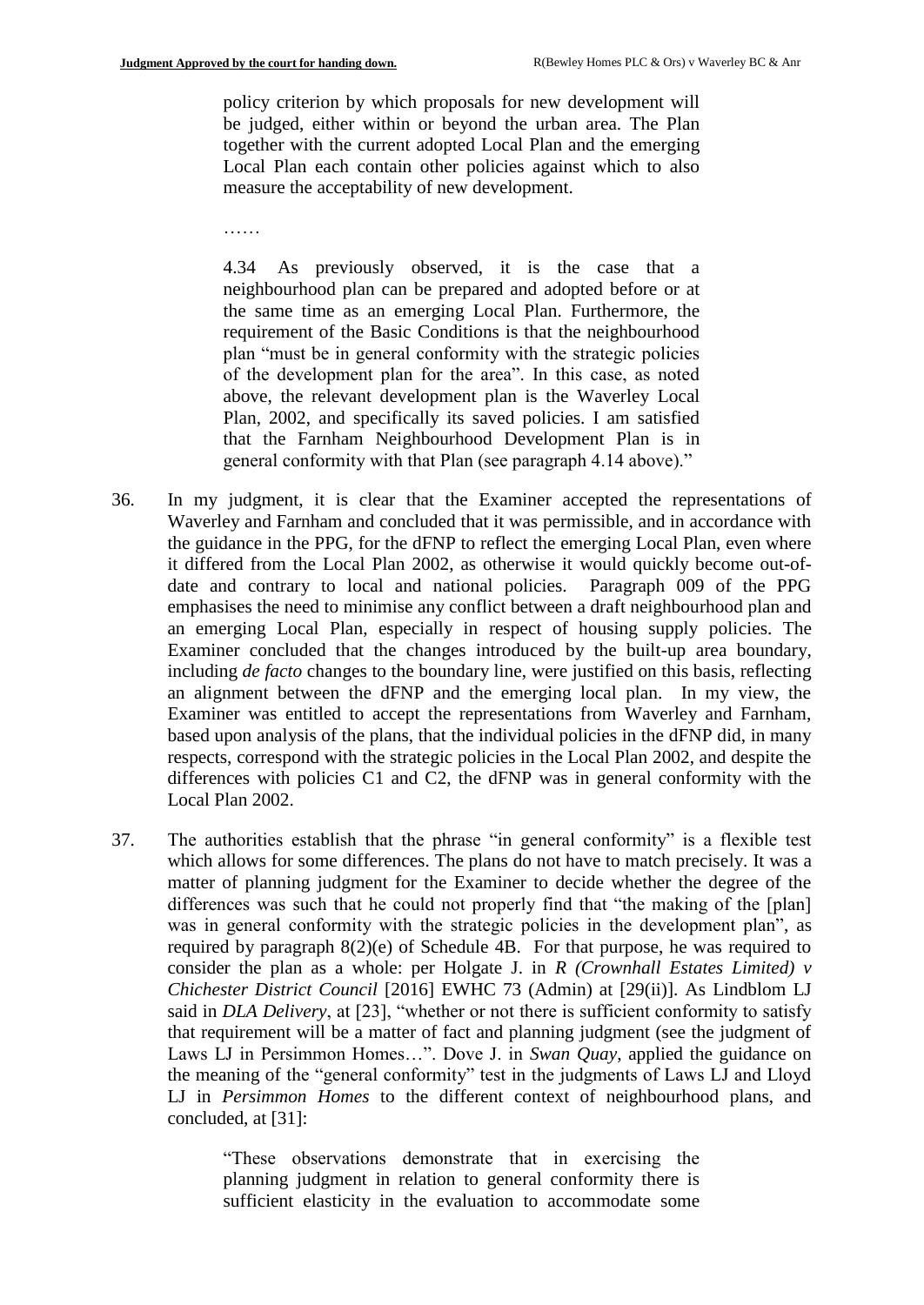conflict with strategic policies as well as the prospect of strategic policies being reviewed. But that elasticity has limits, and the extent of the limit will be part and parcel of the planning judgment."

- 38. It is well-established that the exercise of planning judgment is a matter for the decision-maker and not for the Court: *Seddon Properties Ltd v Secretary of State for the Environment* (1981) 42 P & CR 26. In *Persimmon Homes*, Laws LJ observed, at [29], that the balancing exercise required of the inspector meant that "the question whether the local plan is in general conformity with the structure plan is likely to admit of more than one reasonable answer, all of them consistent with the proper construction of the statute and of the relevant documents". This applies equally to the examination of neighbourhood plans. Lord Carnwath recently emphasised in *Suffolk Coastal DC v Hopkins Homes Ltd* [2017] UKSC 37, at [25], the Court should respect the expertise of Inspectors whose position is in some ways analogous to that of expert tribunals, in respect of which the courts have cautioned against undue intervention by the courts in policy judgments within their areas of specialist competence.
- 39. The threshold for establishing irrationality is set high. In *Newsmith v Secretary of State for the Environment, Transport and the Regions* [2001] EWHC Admin 74, at [8], Sullivan J. said that an applicant alleging an Inspector has reached a *Wednesbury* unreasonable conclusion on matters of planning judgment faces "a particularly daunting task". In this case, the Examiner had the benefit of site visits and a hearing, as well as extensive written evidence and representations. I do not consider that the Claimants have come close to establishing irrationality in this case.
- 40. In my view, the Examiner's reasoning and his conclusions were adequate, intelligible and clear, and met the required standards, whether applying the more limited duty in paragraph 10(6) of Schedule 4B to the TCPA 1990 or the principles in *South Bucks District Council v Porter (No. 2)* [2004] UKHL 33, [2004] 1 WLR 1953, per Lord Brown at [36]. I address the nature of the Examiner's duty to give reasons in detail below. Contrary to the Claimants' submission, I do not consider that anyone who read the report would have been misled about the nature and extent of the differences between the dFNP and the Local Plan 2002.
- 41. In the light of the judgment of Lindblom LJ in *DLA Delivery*, which was handed down only a week or two before the Examiner's report was published, I consider that the Examiner could lawfully have adopted a different route, holding that the strategic policies restricting housing development had become time-expired in 2006 and were now redundant, and could be disregarded. In my view, Waverley was entitled to rely upon this as a reason why, even if the Examiner's analysis was flawed, I ought not to grant relief by way of judicial review, in the exercise of my discretion. However, as I do not consider that the Examiner's chosen analysis was flawed, this situation does not arise.
- 42. The Claimants criticised the Examiner for not specifically identifying the strategic policies in the Local Plan 2002. I do not consider that Dove J., in *Swan Quay* at [29], was prescribing how the strategic policies should be identified, or the degree of specificity required. That is likely to be a matter of judgment in the individual circumstances of each case. In this case, the Local Plan 2002 did not state which were its strategic policies (which is now recommended practice: NPPF 156 and PPG paragraph 077). So Farnham undertook the exercise of (1) identifying the policies in the Local Plan 2002 which it considered represented the strategic approach to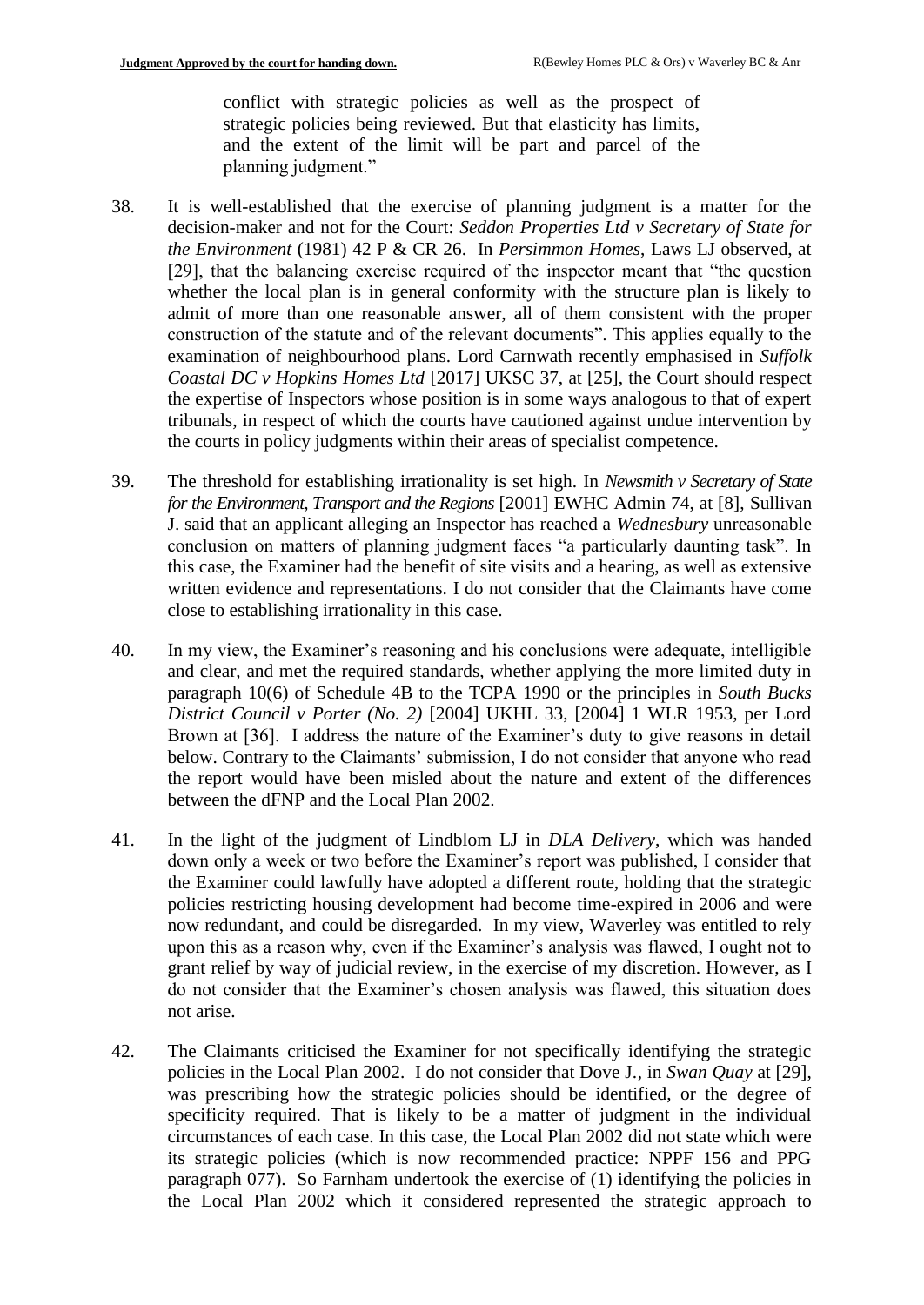development; and (2) compared them with the policies in the dFNP. In my view, it did so in accordance with the principles in the PPG, paragraphs 75 - 77. Farnham concluded that "the analysis of the adopted Local Plan policies … (some of which may not be strategic or up to date) illustrates that the Farnham Neighbourhood Plan is in general conformity with the strategic policies of the adopted Local Plan". The fact that Farnham recognised that some of the many policies listed might not be considered to be strategic, either wholly or in part, did not detract from the validity of the exercise which it had undertaken. In my view, this was simply a precautionary statement, lest there should be dispute over which policies were or were not strategic. Importantly, Waverley agreed with Farnham's conclusions when the dFNP was submitted to the Examiner.

- 43. On my reading of the report, in which the Examiner expressly referred to his consideration of the Basic Conditions Statement, the Examiner accepted Farnham's Basic Conditions Statement as the basis for identifying the strategic policies in the Local Plan 2002. Whilst the comparison with the policies in the dFNP was at a fairly general level in that document, the Examiner had the benefit of more detailed representations focussing on controversial areas, such as housing allocations, which were then reflected in his report. Bearing in mind the guidance given in the authorities which I have cited above, to the effect that the phrase 'general conformity' is a broad and flexible test which requires the exercise of a planning judgment by the Examiner, I do not consider that the Examiner's approach to the identification of the strategic policies discloses any error of law.
- 44. Therefore the challenge under Ground 1 fails.

## **Conclusions on Grounds 2 and 3**

## **(1) The Examiner's function and duty to give reasons**

- 45. Grounds 2 and 3 both raise similar issues about the Examiner's function and his duty to give reasons and so I address them together to avoid repetition.
- 46. Paragraph 8(1) of Schedule 4B to the TCPA 1990 specifies precisely what the Examiner must consider, and provides in sub-paragraph (6) that the Examiner must not consider any matters falling outside paragraph 8(1). He must consider whether the plan complies with the statutory requirements set out in paragraph 8(1), in particular, whether the plan meets the "basic conditions", as defined in paragraph (2).
- 47. Thus, the Examiner will not consider whether a neighbourhood plan meets the requirements of "soundness" in NPPF 182, which include (1) that it should be based on a strategy which seeks to meet objectively assessed development and infrastructure requirements and (2) that it should be "justified" i.e. the most appropriate strategy, when considered against the reasonable alternatives, based on proportionate evidence. See *Woodcock Holdings Limited v Secretary of State for Communities and Local Government* [2015] EWHC 1173 (Admin), per Holgate J. at [56-57].
- 48. It follows that the Examiner will not embark upon the type of detailed scrutiny of the draft policies and the relevant evidence which is conducted by an Inspector when examining a draft Local Plan. In *Crownhall Estates*, Holgate J. explained at [80]: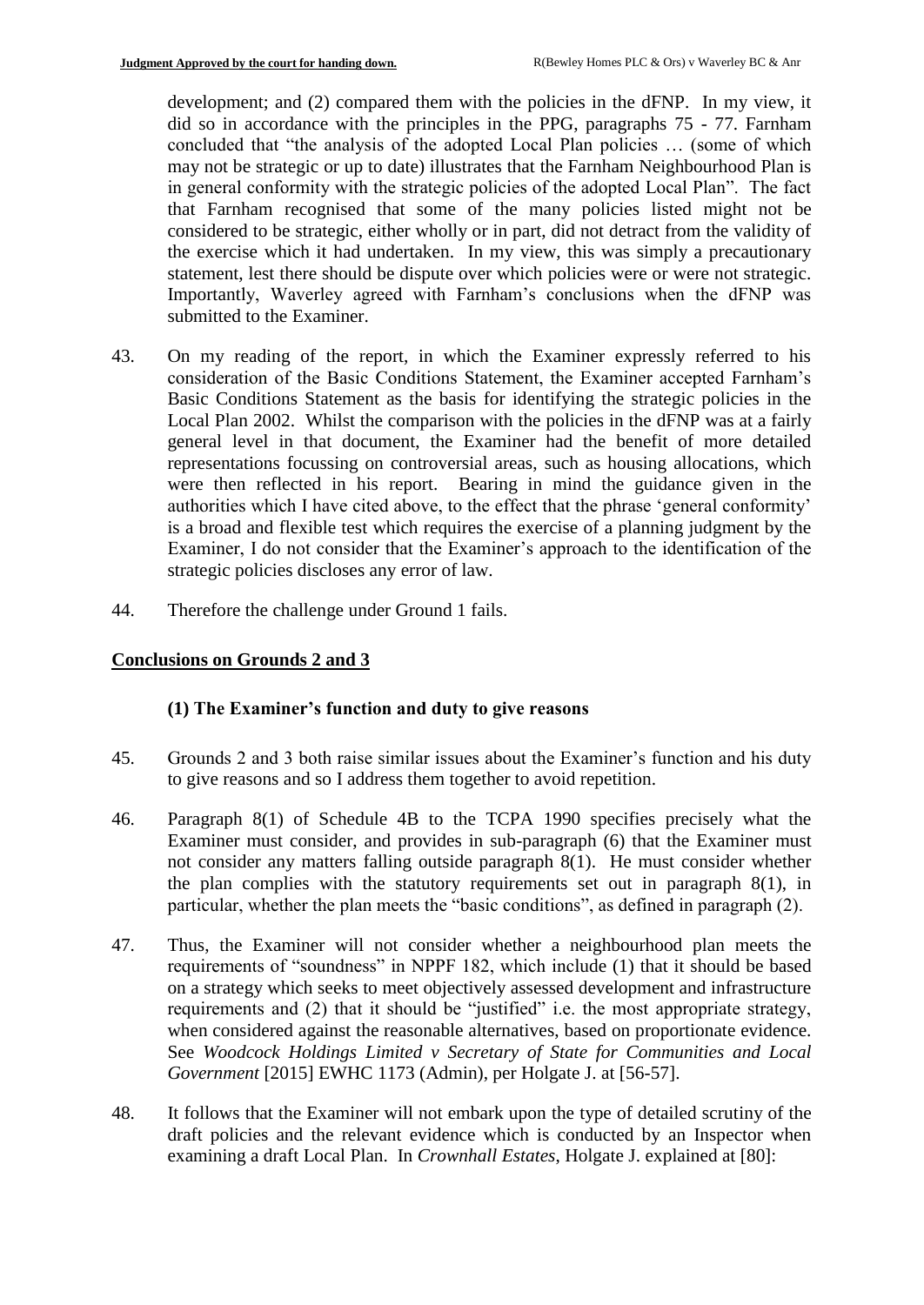"80 I should also add a cautionary note about the legal scope of the process for examining a neighbourhood plan. The more investigative scrutiny involved in the examination of a local plan in order to determine whether the draft policies and proposed allocations are "sound", including whether they are justified by reference to the evidence base relied upon by the local planning authority and reasonable alternative options, can result in a "competition" between rival sites. The extent to which such a case or exercise could be advanced in the examination of a neighbourhood plan will depend upon whether it falls within the scope of paragraphs 8 (1) and (6) of schedule 4B to TCPA which in many instances will simply turn upon whether the plan meets the basic conditions in paragraph  $8(2)$ ."

- 49. Paragraph 10 of Schedule 4B strictly limits the recommendations which the Examiner may make in his report. By sub-paragraph (2), the report can only recommend one of three options: (a) that the plan is submitted to a referendum; or (b) that the modifications specified in the report are made to the draft order and that the draft order as modified is submitted to a referendum; or (c) that the proposed plan is refused. By sub-paragraph (3), the only modifications that can be recommended are those that the Examiner considers are needed to secure that the statutory requirements are met.
- 50. Paragraph 10(6) sets out the statutory duty to give reasons:

"The report must -

(a) give reasons for each of its recommendations, and

(b) contain a summary of its main findings."

- 51. In my judgment, this is a limited duty. The Inspector is only required to give reasons for his recommendations, which are themselves limited to one of the three options in paragraph 10(2). In respect of his other "findings", he need only give "a summary" (i.e. a brief account, not full reasons). Even that duty is only limited to his "main" findings. So there is no requirement to give any reasons for his subsidiary findings.
- 52. This limited duty may be contrasted with the broad duty imposed upon Inspectors under the Town and Country Planning Appeals (Determination by Inspectors) (Inquiries Procedure)(England) Rules 2000 which require the Inspector to "notify his decision on an appeal, and his reasons for it, in writing". The scope of this broad statutory duty upon Inspectors was analysed by Lord Brown in *South Bucks* in the following terms:

"36. The reasons for a decision must be intelligible and they must be adequate. They must enable the reader to understand why the matter was decided as it was and what conclusions were reached on the "principal important controversial issues", disclosing how any issue of law or fact was resolved. Reasons can be briefly stated, the degree of particularity required depending entirely on the nature of the issues falling for decision. The reasoning must not give rise to a substantial doubt as to whether the decision-maker erred in law, for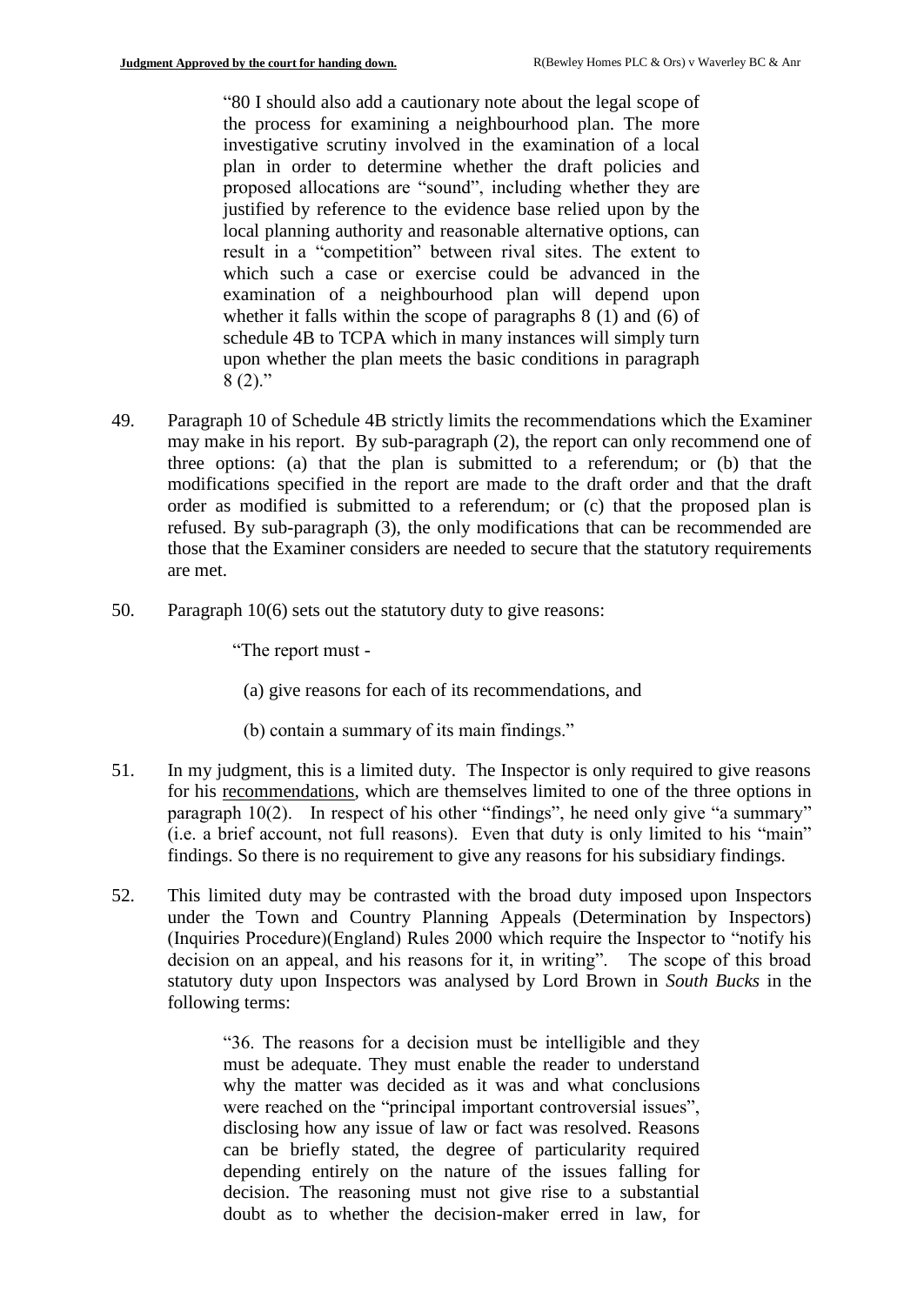example by misunderstanding some relevant policy or some other important matter or by failing to reach a rational decision on relevant grounds. But such adverse inference will not readily be drawn. The reasons need refer only to the main issues in the dispute, not to every material consideration. They should enable disappointed developers to assess their prospects of obtaining some alternative development permission, or, as the case may be, their unsuccessful opponents to understand how the policy or approach underlying the grant of permission may impact upon future such applications. Decision letters must be read in a straightforward manner, recognising that they are addressed to parties well aware of the issues involved and the arguments advanced. A reasons challenge will only succeed if the party aggrieved can satisfy the court that he has genuinely been substantially prejudiced by the failure to provide an adequately reasoned decision."

- 53. The Claimants invited me to hold that the lawfulness of the Examiner's reasons had to be assessed in accordance with the *South Bucks* principles. I am not convinced that is the correct approach. Of course, some aspects of the *South Bucks* principles are of universal application: all reasons must be intelligible; they must be adequate; and they need not refer to every point raised. But what is adequate depends upon the context and the circumstances; so too does the degree of particularity required.
- 54. There are obvious differences between the role and function of an Inspector deciding a contested appeal, which is an adversarial process and an Examiner examining whether a neighbourhood plan meets the statutory requirements, which is an inquisitorial process. The adversarial process gives rise to a particular obligation to inform the parties of the reasons why their main arguments succeeded or failed, and the extent to which their evidence was accepted. An Examiner conducting an inquisitorial process into a neighbourhood plan is not subject to the same obligation, and he will only have to provide such reasons insofar as they fall within the scope of the matters upon which he has to give recommendations under paragraph 10 of Schedule 4B, and the reasons which he is required to give by sub-paragraph (6) of paragraph 10.
- 55. The differences between the Examiner considering a neighbourhood plan and the Inspector deciding an appeal were addressed by Holgate J. in *Crownhall Estates*, at [56 - 58]:

"56 With regard to the reasons challenge the Claimant submits that the principles on the duty to give reasons set out in South Bucks District Council v Porter (No.2) [2004] 1 WLR 1953 apply and so both the Examiner and CDC were obliged to give reasons dealing with the "principal important controversial issues" raised by the Claimant's representations in the examination (paragraph 36 of South Bucks). Mr Morgan on behalf of CDC did not dispute that the principles in the South Bucks case are, in general terms, applicable and so I will proceed on the assumption that that is correct.

57 However, I should record that in my judgment the question of whether the South Bucks principles apply, with or without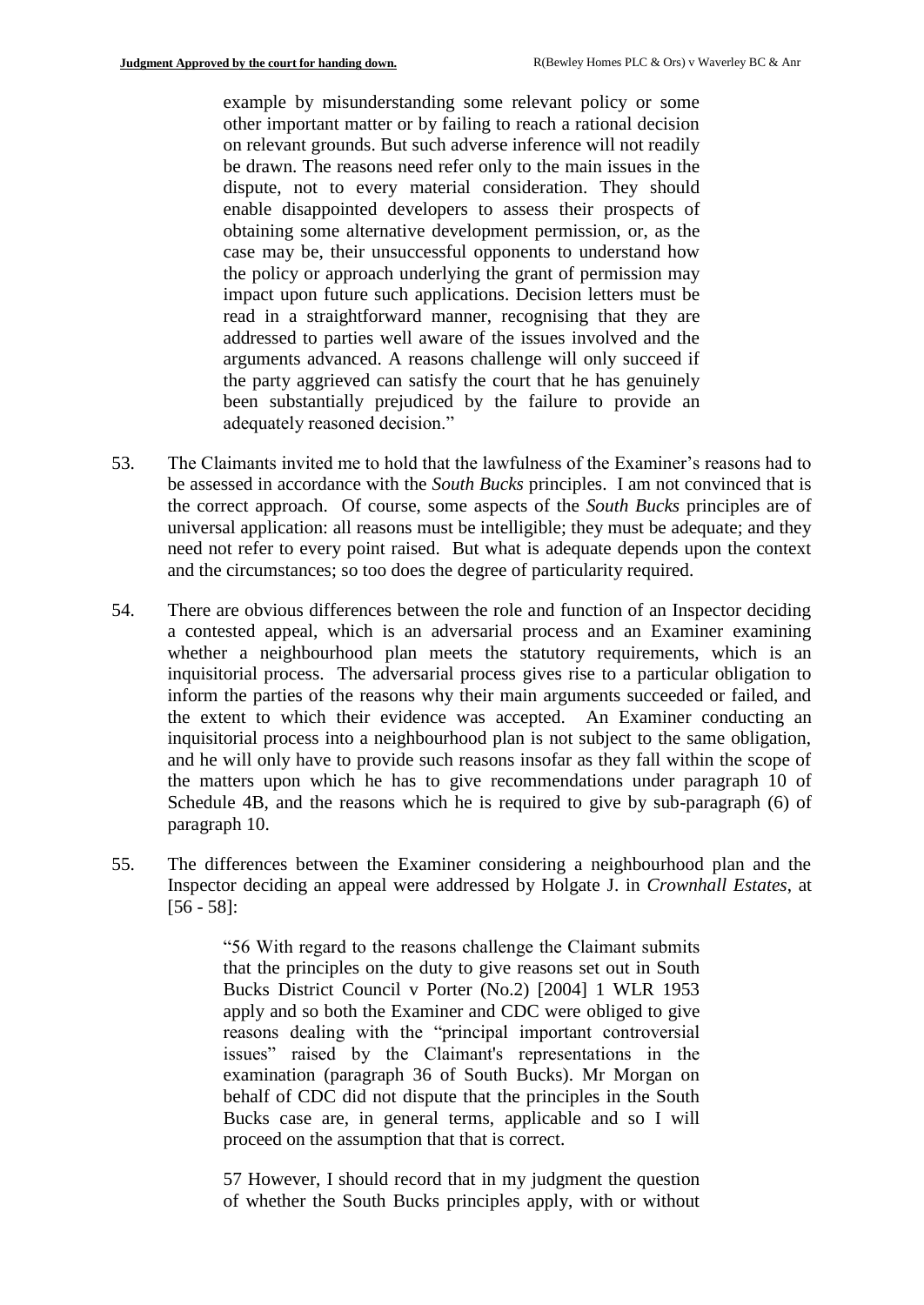modification, may need to be considered in a subsequent case. I say that for a number of reasons. South Bucks was concerned with the obligation to give reasons for a decision determining a planning appeal. Such appeals may involve a range of issues raised by a number of parties to do with the planning merits of a proposal for development. By contrast the ambit of an examination into a neighbourhood plan is rather different. Generally, the main focus is on whether or not the basic conditions in paragraph 8(2) of schedule 4B are satisfied, or would be satisfied by the making of modifications to the plan. The level of scrutiny is less than that applied to the examination of a local plan and the obligation to give reasons must be limited to matters falling within the true ambit of the examination process.

58 The obligation on the Examiner is to provide a report which (a) give reasons for each of its recommendations and (b) contains a summary of its main findings (paragraph 10(6) of schedule 4B to TCPA 1990). The Examiner may only make recommendations as to whether the plan should be submitted to a referendum because it satisfies the basic conditions and the statutory requirements, or whether modifications should be made in order to satisfy those requirements, or, if they are not satisfied, that the plan should not proceed. If the plan is to be submitted to a referendum the Examiner may also make a recommendation as to whether the area for the referendum should extend beyond the area covered by the plan (see paragraph 10(5) of schedule 4B). Similarly, the local planning authority (a) is obliged to consider each of the Examiner's recommendations (and the reasons for them) and to decide what action to take in response to each recommendation (paragraph 12(2)), (b) may consider the making of modifications, for example in order to secure compliance with the basic conditions (paragraphs  $12(5)$  and  $(6)$ ), and  $(c)$  is obliged to give reasons for the decisions it takes under paragraph 12 of schedule 4B (paragraph 12(11)). Thus the statutory scheme delimits the matters which the Examiner and the local planning authority are able to consider, which in turn will affect the application of the obligation to give reasons. At the very least the statutory process will affect what may be considered by the Court to have been the "principal important controversial issues"; they will not necessarily be any matter raised in representations on the draft plan."

In conclusion, therefore, I consider that an Examiner examining a neighbourhood plan is undertaking a function which is narrowly prescribed by statute and he is subject to a limited statutory duty to give reasons. It is distinguishable from the function of an Inspector determining a planning appeal, where the duty to give reasons is expressed in general terms. Therefore the *South Bucks* principles have to be modified to reflect these differences.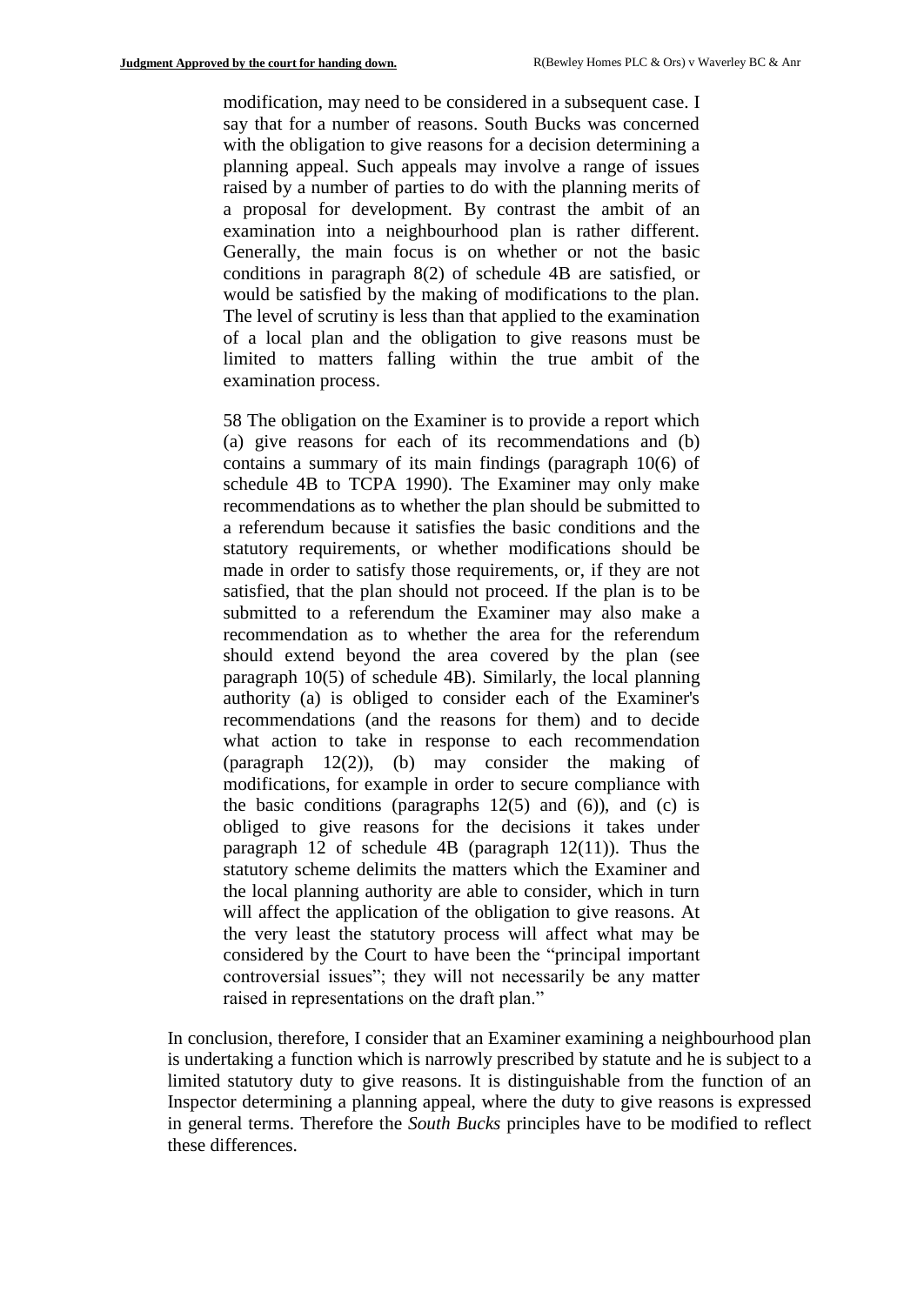## **(2) Ground 2**

- 56. Ground 2 concerned the policies for the provision of SANG. Much of Farnham is within a 5km "buffer zone" of two European Special Protection Areas for the purposes of the Habitats Directive. This case only concerned the Thames Basin Heaths Special Protection Area ("SPA") which is protected because it supports important populations of vulnerable ground-nesting birds (Dartford warbler, nightjar and woodlark). Natural England has advised all local authorities with land in the Thames Basin Heaths area that new housing within a 5km buffer zone of the SPA might harm the rare bird populations, because of the increase in walkers, cats, dogs and other recreational uses that are typically associated with additional housing.
- 57. To allow development to go ahead while at the same time protecting the integrity of the SPA, retained South East Plan policy NRM6 states that:
	- i) within 400m of the perimeter of the SPA, the impact of additional residential development on the SPA is likely to be such that it should not be permitted;
	- ii) between 400m and 5km of the SPA, mitigation measures will be needed prior to occupation and in perpetuity, based on a combination of managing access to the SPA and providing SANG.
- 58. The standard of SANG provision set by policy NRM6 of the South East Plan is 8 hectares per 1000 population. SANG measures must be agreed with Natural England.
- 59. At the relevant time, Farnham Park was the only designated SANG serving Farnham. In July 2016 Waverley adopted the Thames Basin Heaths SPA Avoidance Strategy Review, updating the potential capacity of Farnham Park in an assessment which was approved by Natural England, and concluding that there was SANG capacity to accommodate the additional residential development proposed by the dFNP. It referred in paragraph 7.1 to the options available to developers for providing SANG, either buying into, or contributing to the upgrading of, existing SANG or providing new bespoke SANG themselves.
- 60. The July 2016 submission version of the dFNP, in Policy FNP12 (Thames Basin Heaths Special Protection Area), made provision for Thames Basin Heaths SPA, limiting development in accordance with policy NRM6, and the Waverley's SPA Avoidance Strategy Review 2016. The SANG provision identified was at Farnham Park. It did not refer to the option of a new bespoke SANG.
- 61. The provision of SANG was one of the issues which prompted the Examiner to hold the oral hearing in November 2016. At the hearing, the need for further SANG capacity, in addition to Farnham Park, was discussed. According to the account given in Mr Fullwood's witness statement, Mr Woods, planning consultant for Waverley, stated that, since the re-appraisal of the capacity of Farnham Park, he was of the view there would be suitable SANG available to serve the projected housing sites although there might be a shortfall towards the end of the plan period. Councillor Adams on behalf of Waverley explained that the situation regarding SANG provision would be monitored, and if there were to be a need for additional SANG, it would be towards the end of the period, and Waverley was conducting a review of potential SANG sites to address this.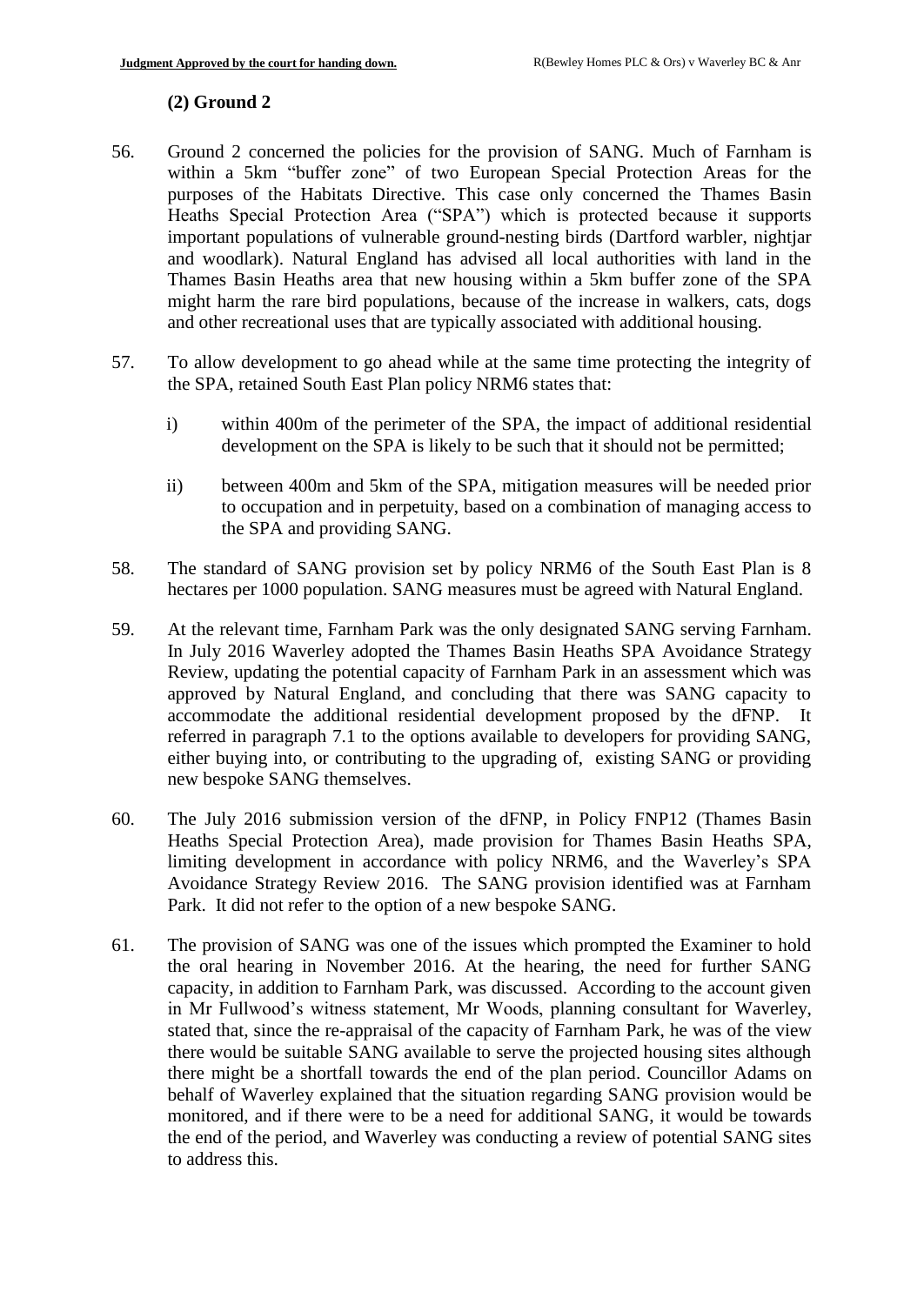- 62. The Claimants submitted, in written and oral representations, that it was too restrictive to require mitigation to be provided at Farnham Park; that the SPA Avoidance Strategy Review 2016 (paragraph 7.1) was not so limited; and that there was potential for allocated sites to provide SANGs on sites outside the settlement boundary, adjoining development sites.
- 63. After the hearing, in January 2017, the Claimants and other housing developers submitted a joint written Note to the Examiner, raising concerns about the approach to SANGs in the dFNP, as follows:
	- i) The dFNP was predicated on Farnham Park SANG having sufficient residual capacity to accommodate the additional housing proposed in the dFNP, without the need for further "bespoke" provision for SANG elsewhere.
	- ii) The current residual capacity in the Farnham Park SANG had been calculated in the SPA Avoidance Strategy Review 2016 based on the average dwelling being occupied by 1.98 persons over the period 2007-2016.
	- iii) Waverley accepted that this occupancy level would rise over the period of the emerging Local Plan (up until 2032), such that further provision for SANG would be needed outside Farnham Park during the period of the dFNP. The current average occupancy in the Borough, based on the latest ONS population statistics was 2.4 persons.
	- iv) The SHMA housing mix requirements for the Farnham area confirmed that most of the new housing required over the period of the dFNP would be for families.
	- v) Inevitably, therefore, the increase in the average occupancy rate in the area of the dFNP, over the period of that plan made it virtually certain that Farnham Park alone will not provide sufficient capacity for the SANGs required.
	- vi) The solution proposed by the promoters of the dFNP was to amend policy FNP12 to allow developers to propose a "bespoke solution" (understood as the provision of "on-site" SANG(s) in individual cases as mitigation to avoid any adverse effect on the integrity of the SPA).
	- vii) However, the amendment to allow for "bespoke solutions" was objectionable because it had not been assessed in an update to the Habitats Regulations Assessment ("HRA") for the dFNP.
	- viii) The only major allocation in the dFNP that could accommodate SANG on site was Coxbridge Farm. The number of housing units allocated for that site should be reduced from 350 to some 180 units to allow for that on-site provision. (At this stage the Claimants had not seen the letter from the Coxbridge Farm developer indicating that bespoke provision was not being made).
	- ix) In addition, the dFNP should include an additional policy setting out criteria for other greenfield sites to come forward to provide SANGs, and these should also be assessed in an updated HRA.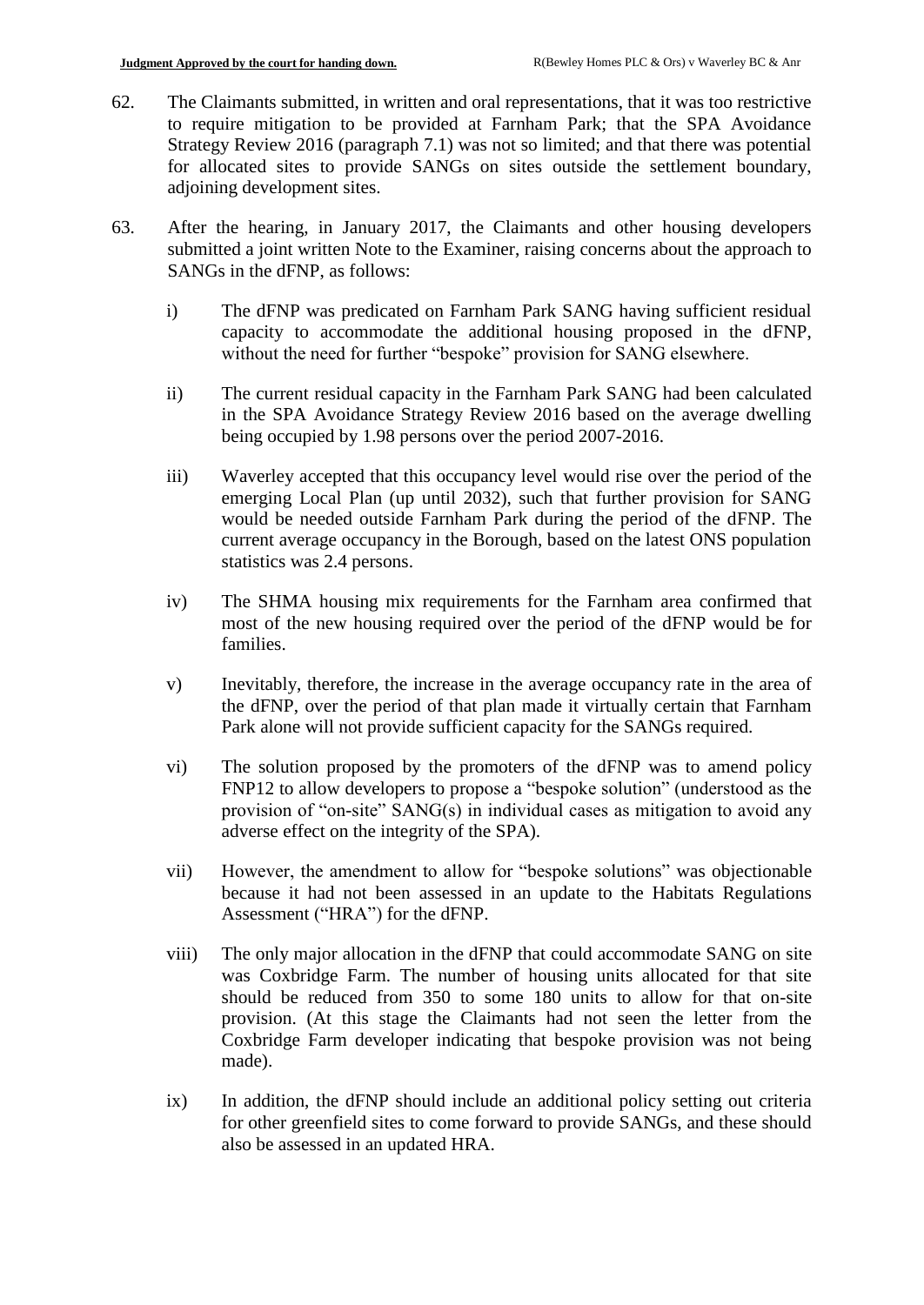- x) In the absence of an updated HRA, it could not be concluded that the dFNP would not have an adverse effect on the integrity of the Thames Basin Heaths SPA.
- xi) As it was Waverley's function to take a strategic lead on the provision of SANGs in the Borough, the proper approach now would be to put the dFNP process in abeyance until the SANG issue was resolved in the emerging Local Plan process.
- 64. After the hearing, Mr Fullwood, on behalf of Farnham, submitted proposed amendments to policy FNP12 to Natural England to review. In his covering email, dated 8 December 2016, he said:

"Once again, the Neighbourhood Plan's housing provision remains within the SANG capacity at current occupancy rates.

Neighbourhood Plan Policy FNP15 seeks the provision of smaller dwellings but clearly if the average occupancy of dwellings does rise in Farnham there is some tolerance in this capacity before additional SANG would be required.

As you are aware, the Neighbourhood Plan allocates land at Coxbridge Farm (Policy FNP14(i)) for approximately 350 dwellings. The site promoters have indicated that the effects of their development could be mitigated through the provision of 'bespoke' SANG, either on- or off-site. Other suitable sites may seek this option during the plan period and developers may offer their own bespoke solution to mitigate against any adverse effects on the Thames Basin Heaths SPA. Such mitigation measures will clearly need to be agreed by Natural England. As a contingency for higher occupancy levels, it is proposed that Neighbourhood Plan Policy FNP12 be revised to make a more explicit reference to bespoke SANG (the policy already refers to the standards which a bespoke SANG would need to meet but does not make specific reference to bespoke SANG):

Waverley Borough Council also made it clear at the Examination that they were actively pursuing land for additional SANG should this be required for later in the Plan period.

I attach a copy of the proposed revised Neighbourhood Plan text and policy.

The Examiner has requested that Natural England review the updated position set out above and comment on the proposed revised policy.

In addition, it would be helpful to understand whether Natural England would see a need to reconsider the Sustainability Appraisal on the basis of the revised policy.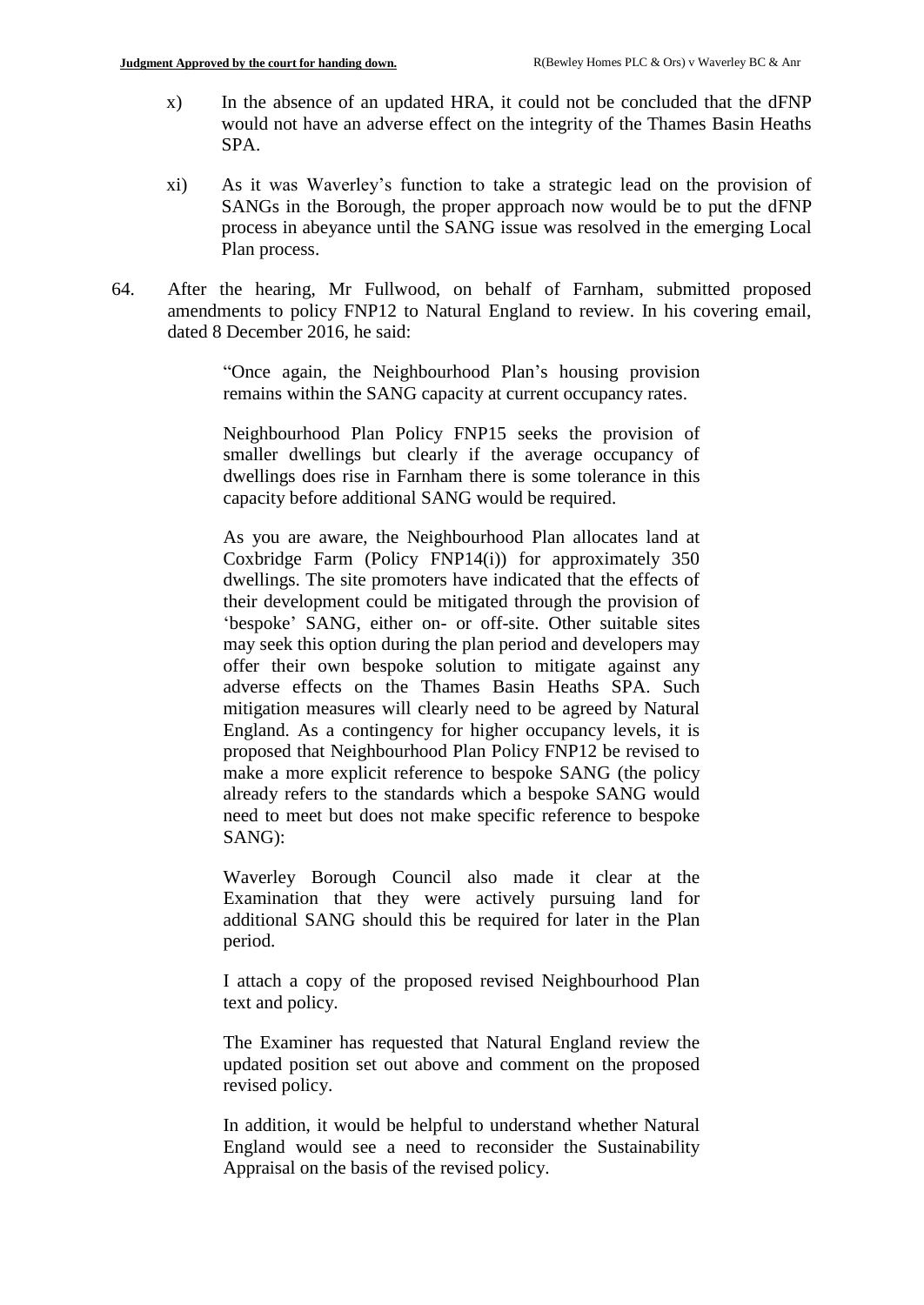Finally, it would be helpful to have the view from Natural England on whether the revised policy would be likely to change the conclusions of the HRA that no likely significant effects are expected to the eight Natura 2000 sites and one Ramsar site within 20km of Farnham as result of the revised text and Policy."

65. Natural England responded on 9 December 2016 stating:

"Thank you for your email and your update. I can confirm that I see this as a relatively minor amendment to the neighbourhood plan and thus not a material change in circumstance to warrant update of either the Sustainability Appraisal or the Habitats Regulations Assessment. Ultimately the SPA is still protected and likely significant effects continue to be screened out. I have read through the four page document you have sent through to me with suggested amendments. I can confirm that Natural England are comfortable with the changes and have no comments to make."

- 66. These documents were posted on Waverley's website in December 2016 and so were available to the Claimants when they sent their Note, and so the implied criticism of the Defendant was not justified.
- 67. I accepted Mr Fullwood's evidence that the basis of his information about the Coxbridge Farm site was the communication from Sentinel Housing Association, the promoters of the Coxbridge Farm site, who had made representations on the dFNP in a letter dated 12 December 2014, stating "there is additional land available immediately adjacent to the site which can be utilised for SANG mitigation …. This land is within the control of the same landowner. As such there is no reason to reduce the site capacity to take account of this".
- 68. However, on 6 January 2017, Mr Bray of WYG, acting on behalf of Sentinel Housing Association, wrote to the Examiner, commenting on the proposed amendments to policy FNP12, stating that no bespoke solution was now being promoted for the Coxbridge Farm development because the dFNP had prescribed that the new housing development envisaged would be adequately catered for by the available SANG capacity at Farnham Park.
- 69. The Claimants submitted that Natural England had agreed to the amendments to policy FNP12 on an incorrect basis. However, they did not make a pleaded challenge the validity of the dFNP on that basis, nor did they plead that the dFNP was in breach of the Habitats Directive, or that it was invalid because a further HRA was required. In my view, they were wise not to do so. It was apparent from the text of Mr Fullwood's email that he was identifying for Natural England that, while the existing SANG had capacity to meet the housing in the dFNP at current occupancy levels, there was a possibility that this would not continue if occupancy levels changed, and so there was a proposed change to the policy to refer expressly to provision of bespoke SANGs by developers, at Coxbridge Farm and potentially elsewhere. The guidance which he was seeking was whether such a change to the policy would require (*inter alia*) a different conclusion on the HRA.
- 70. In its response, Natural England simply confirmed that the proposed alterations to the policy, referring to the provision of bespoke SANG, would not require any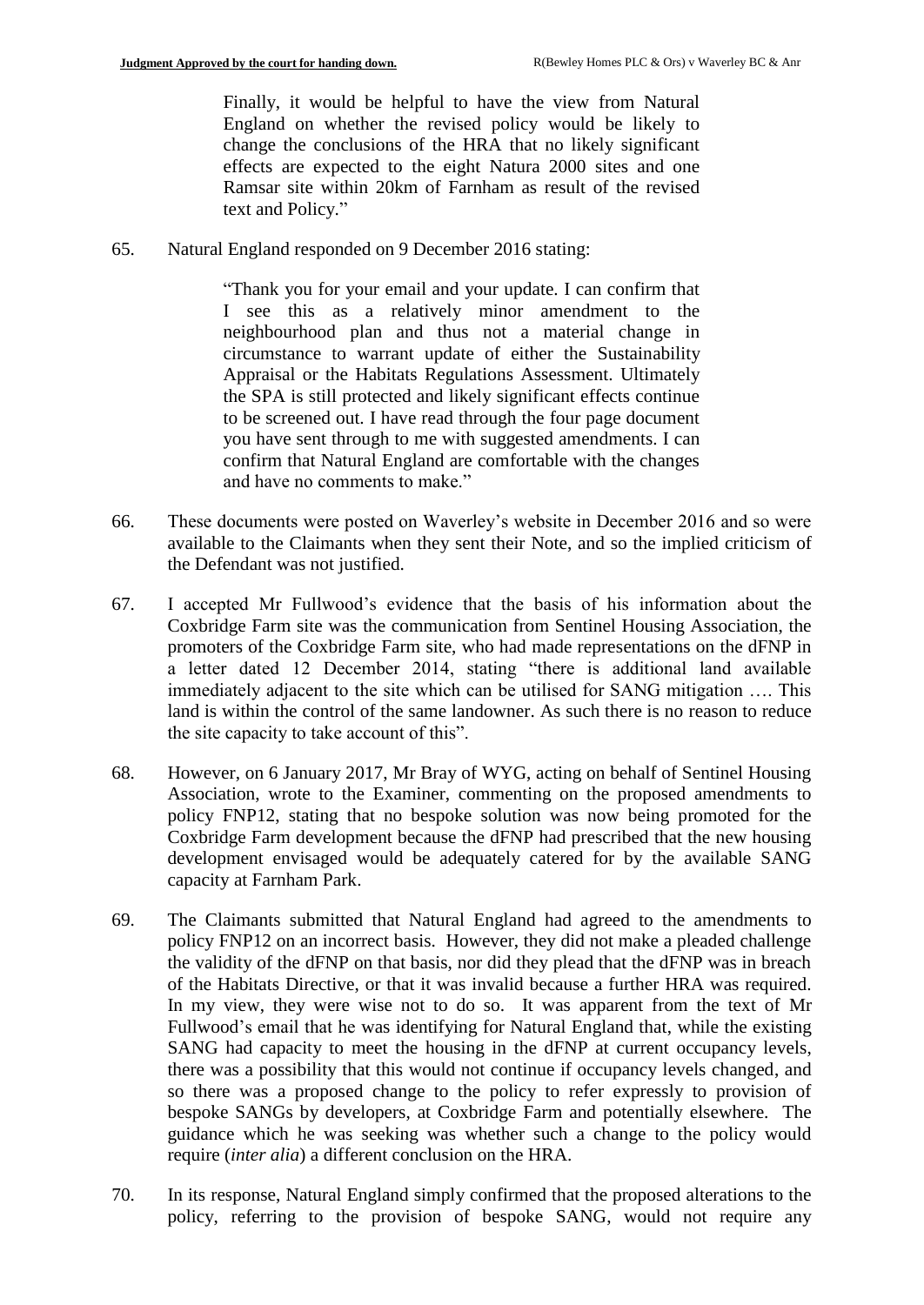amendment to the HRA. Its assessment was based on the changes to the policy, not whether a specific bespoke site, at Coxbridge Farm, would or would not be provided.

- 71. The Claimants also submitted, if the Examiner had given proper consideration to the letter of 6 January 2017 from WYG, he would likely not have endorsed the modifications proposed to policy FNP12, when considered together with the Claimants' Note. It was suggested that he might well have required further SANG sites to be identified. The Claimants also submitted that the Examiner failed to discharge his duty to give reasons because he failed to grapple specifically with the contents of the Note in his report, in particular, the likelihood of increased occupancy levels and their impact; the need for further SANG sites to be identified; the need for further HRA assessments and the postponement of the FNP.
- 72. On a fair reading of the report, I was not satisfied that any of these submissions had merit. The Examiner said in his report:

"4.36 The third policy issue which I wished to discuss in greater detail at the Public Hearing concerned the Plan's provisions for SANG capacity within the Plan area, arising from the designated SPAs at Thames Basin Heaths and Wealden Heaths. Farnham is within the buffer zone of these SPAs which has a direct relationship upon the projected capacity for new dwellings in the Plan area. The Borough Council undertook an assessment of potential opportunities for new SANG in the Farnham area in April 2015, including sites put forward as part of the Call for Sites undertaken during the preparation of the Neighbourhood Plan. However, in accordance with the Thames Basin Heaths Special Protection Area Avoidance Strategy Review 2016 (which was adopted by the Borough Council in July 2016) the strategic SANG capacity of Farnham Park can be increased during the Plan period. I do however note that some potential SANG capacity may come forward at part of the restored Farnham Quarry. I consider that this document provides a robust and up to date assessment of the unallocated (enhanced) SANG capacity in Farnham, and forms an appropriate basis upon which to assess potential avoidance measures. Under the Habitats Regulations, the Borough Council is the competent authority to consider whether applications for development are likely to have a significant effect on the SPA.

4.37 Policy FNP12 in the Plan provides the proposed policy framework for determining the mitigation measures that will be necessary, in the form of enhanced SANG capacity, that will be required for new residential development. Whilst the policy, as drafted, refers to the provision of SANG meeting certain criteria, it does not explicitly refer to the option for bespoke SANG capacity, either on-site or off-site, to be provided by developers as part of their development proposals. Following discussion at the Public Hearing, I consider that the policy should explicitly identify this option, which in my assessment could improve the opportunities for achieving new SANG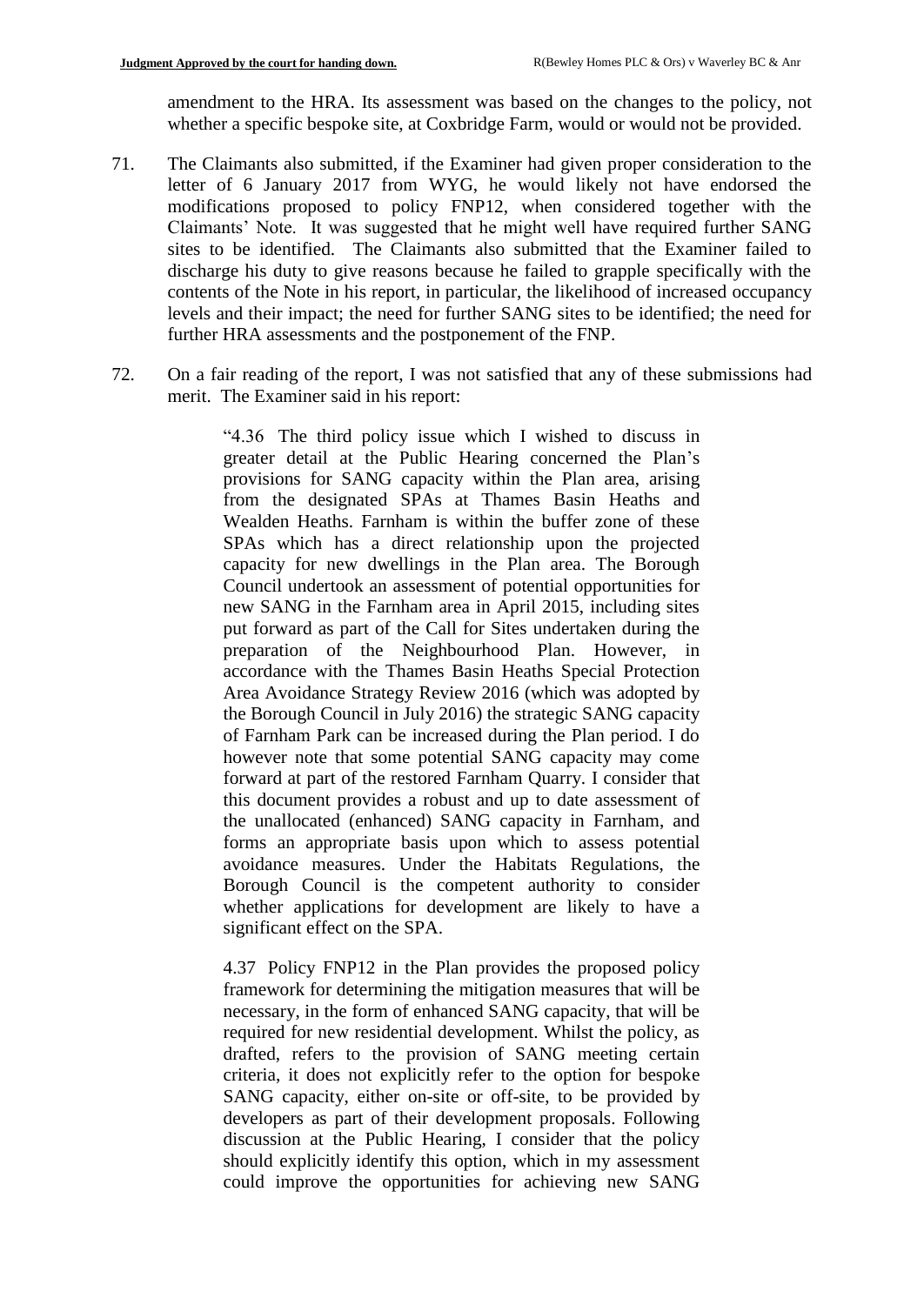capacity in the Farnham area and thus contribute to the achievement of sustainable development.

4.38 Following the Public Hearing, the Town Council and the Borough Council have put forward a series of amendments to the text of the Plan and to Policy FNP12 to update and clarify the content of the Plan with regard to the provision of additional SANG capacity. These amendments were published by the Town Council and have subsequently been agreed with Natural England, who raise no objections. I consider that these amendments fully accord with the SPA Avoidance Strategy Review and following consideration of the comments made by other parties, I recommend the following modifications:

….

**"Page 40 – 2 nd column, 1st paragraph – delete final two sentences and replace with the following text:**

**"At current monitored levels of residential occupancy of 1.98 persons per dwelling, the Waverley Borough Council SANG Topic Paper, August 2016, states that the unallocated (enhanced) SANG capacity was 1,370 dwellings (at 1 April 2016). This method of re-assessment has been verified by Natural England and represents a significant increase in the amount of SANG available at Farnham Park as an avoidance measure…..**

**Policy FN15 seeks the provision of smaller dwellings but clearly if the average occupancy of dwellings does rise in Farnham, there is some tolerance in this capacity before additional SANG would be required.** 

**Certain site promoters have indicated that the effects of their development could be mitigated through the provision of 'bespoke' SANG, either on-site or off-site. Other suitable sites may seek this option during the plan period and developers may offer their own bespoke solutions to mitigate against any adverse effects on the Thames Basin Heaths SPA. Such mitigation measures will need to be agreed by Natural England.**"

……

#### **Policy FNP12**

**Amend criterion i) and add new criterion ii) as follows:**

**i appropriate contributions towards the provision of …SANG at Farnham Park; or**

**ii a bespoke solution to provide adequate mitigation measures to avoid any potential adverse effects;** "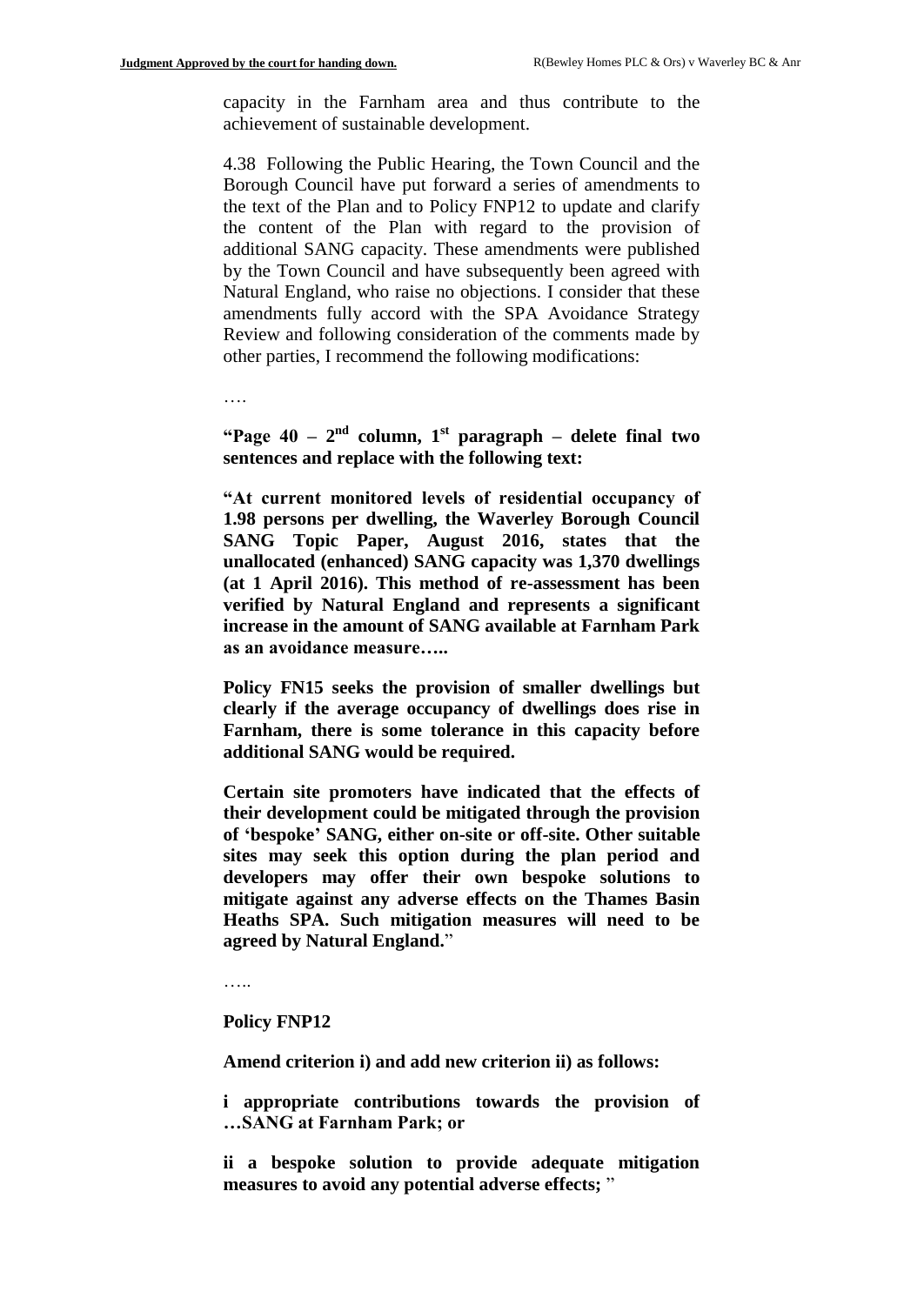**Page 45** –  $1<sup>st</sup>$  column,  $4<sup>th</sup>$  paragraph – amend to read as **follows:**

**"Other than Farnham Park which has a capacity to accommodate residents from approximately 1,370 dwellings …., no suitable alternative strategic SANG site is currently available to support additional housing in the period to 2031."**

………

**Page 46 – 3 rd column – delete text alongside Summary table, and replace with the following text:**

**"At current occupancy rates (and even if these were to increase slightly) there is sufficient SANG capacity at Farnham Park to mitigate against the adverse effects of the housing projected to come forward as a result of the Neighbourhood Plan. Waverley Borough Council is monitoring the situation closely and is actively seeking further provision whilst bespoke SANG is also allowed should this be necessary."…**

4.39 In conclusion on this issue, I consider that with the abovelisted recommended modifications, this ensures that the Plan meets the Basic Conditions, adequately addresses the policy requirements for the provision of additional SANG capacity in the Farnham area and in particular the requirements of Natural England."

- 73. The Examiner recommended the modification of the report to remove the reference to the bespoke SANG at Coxbridge Farm. In my judgment, this demonstrates that he took into account, and acted upon, the letter of 6 January 2017 from WYG, on behalf of Sentinel Housing Association, which explained that a bespoke solution was not planned for the Coxbridge Farm development, as the promoters intended to rely on the increased SANG capacity at Farnham Park. The Examiner was making a factual correction – Farnham had been relying upon out-of-date information in relation to Coxbridge Farm. The Examiner was not required to go into any further detail about it in his report.
- 74. It is apparent from the report that the Examiner accepted that capacity at Farnham Park would possibly not be sufficient for the entirety of the Plan period, and part of the reason for that was increased occupancy levels. The recommended modifications expressly referred to the possibility of increases in occupancy rates – the point emphasised by the Claimants in their Note - and provided for that eventuality. It is clear that the Examiner had occupancy rates well in mind.
- 75. The Examiner expressly considered the availability of alternative sites. Waverley had conducted an assessment of potential sites as recently as 2015, and adopted the SPA Avoidance Strategy Review in 2016. The Examiner was entitled to conclude that this provided a robust and up-to-date assessment of the SANG capacity in Farnham. He referred to the enhanced capacity at Farnham Park and the possibility of some potential capacity at the Quarry. The Examiner recommended modifications to policy FNP12 to include express references to the provision of bespoke sites by developers,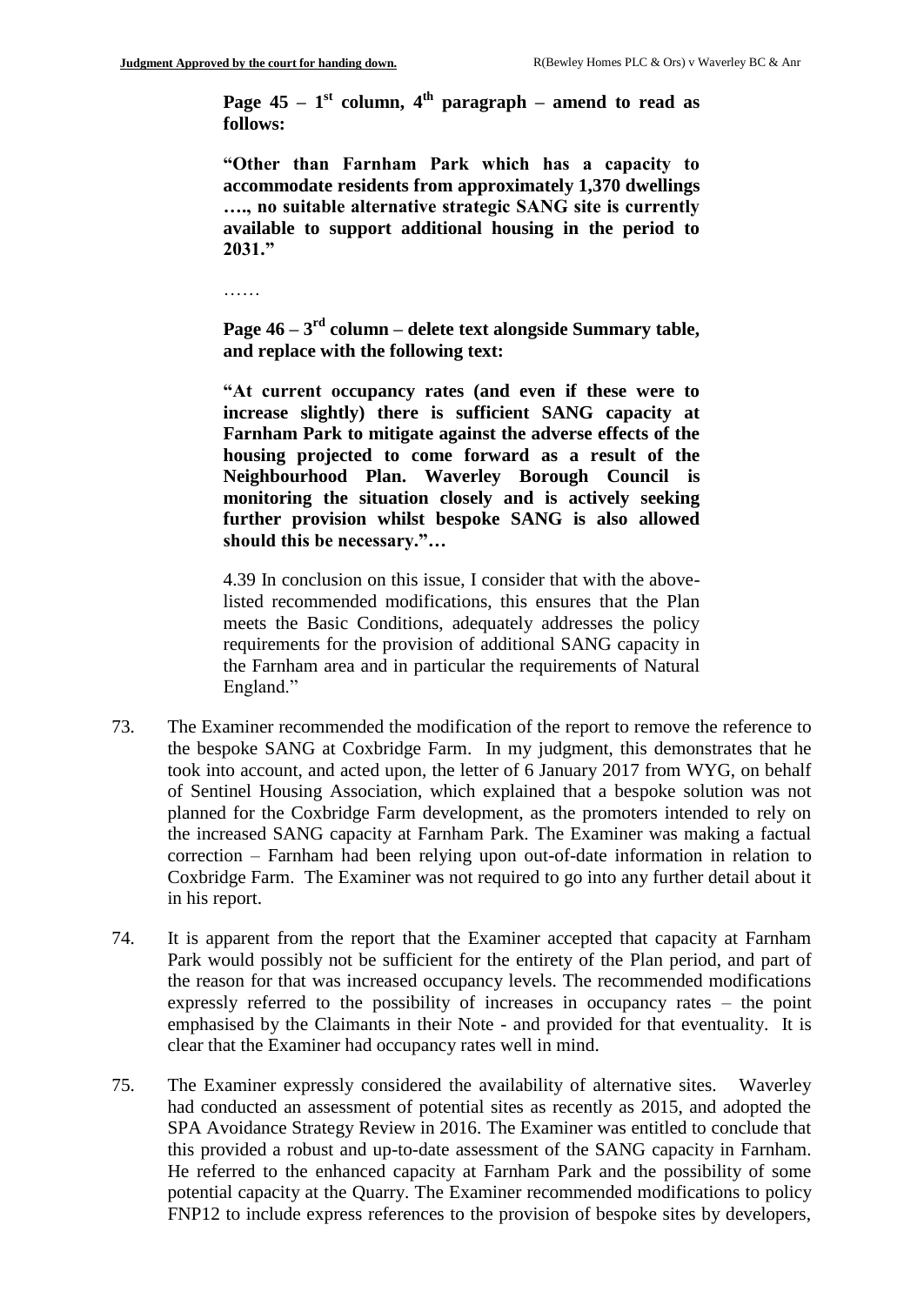as sought by the Claimants, and he explained that this was desirable because it could improve the opportunities to achieve new SANG capacity and thus contribute to the achievement of sustainable development. The Examiner was referring to potential bespoke sites, not actual bespoke sites. The Examiner was satisfied, on the evidence, that there was currently sufficient SANG provision with capacity at Farnham Park; that the situation would be closely monitored by Waverley; and there was scope for more provision, by way of bespoke sites, during the life of the plan. As, in my view, he was aware that there was not going to be a bespoke site at Coxbridge Farm, it is reasonable to infer that he took that fact into account in making his assessment. His assessment of the SANG provision, both actual and potential, was a planning judgment, which the Claimants could not realistically challenge in these proceedings.

- 76. Earlier in his report, at paragraphs 4.19 and 4.20, the Examiner described the HRA screening document for the Plan which had been the subject of consultation with the necessary statutory bodies, including Natural England. The Examiner was satisfied that the relevant EU obligations under the Habitats Regulations had been met. The Examiner recorded at paragraph 4.38 that the recommended modifications to policy FNP12 had been agreed with Natural England who raised no objections. This was a sufficient response to the Claimants' assertion that a further HRA was required. After all, Natural England has a statutory role in this regard, confirmed in policy, and the Examiner was entitled to rely upon the specialist expertise of Natural England, despite the concerns raised by the Claimants' planning consultants. As I have explained above, the change in relation to Coxbridge Farm did not affect the basis upon which Natural England concluded that a further HRA was not required. The Examiner concluded overall, at paragraph 4.39, that the Plan adequately addressed the policy requirements for the provision of additional SANG capacity and, in particular, the requirements of Natural England.
- 77. At paragraph 4.9 of the report, the Examiner concluded that the basic condition of contributing to sustainable development was met by, *inter alia*, "ensuring SANG capacity to serve development". At paragraph 4.15 of the report, he concluded that the dFNP was compatible with EU law obligations, amongst others, the Habitats Directive.
- 78. In the light of the Examiner's conclusions, the Claimants' representations that the dFNP should not be made until after the emerging Local Plan had been adopted fell away.
- 79. In my judgment, the Examiner discharged his duty to give adequate reasons for his recommendations, and to provide an adequate summary of his main findings. He was not required to refer specifically to the Claimants' Note. There was a large volume of evidence and it was not a principal document. It was sufficient that the Examiner recorded at paragraphs 2.4, 2.7 and 2.8 that he had considered all the written material submitted to him, together with the discussions at the public hearing, all of which provided him with sufficient information to enable him to reach his conclusions. The main points raised by the Claimants were adequately addressed in the report and the Examiner's conclusions were made sufficiently clear. Furthermore, even if the *South Bucks* principles were applied, without any modification, I consider that the reasons met the required standard.
- 80. The challenge under Ground 2 therefore fails.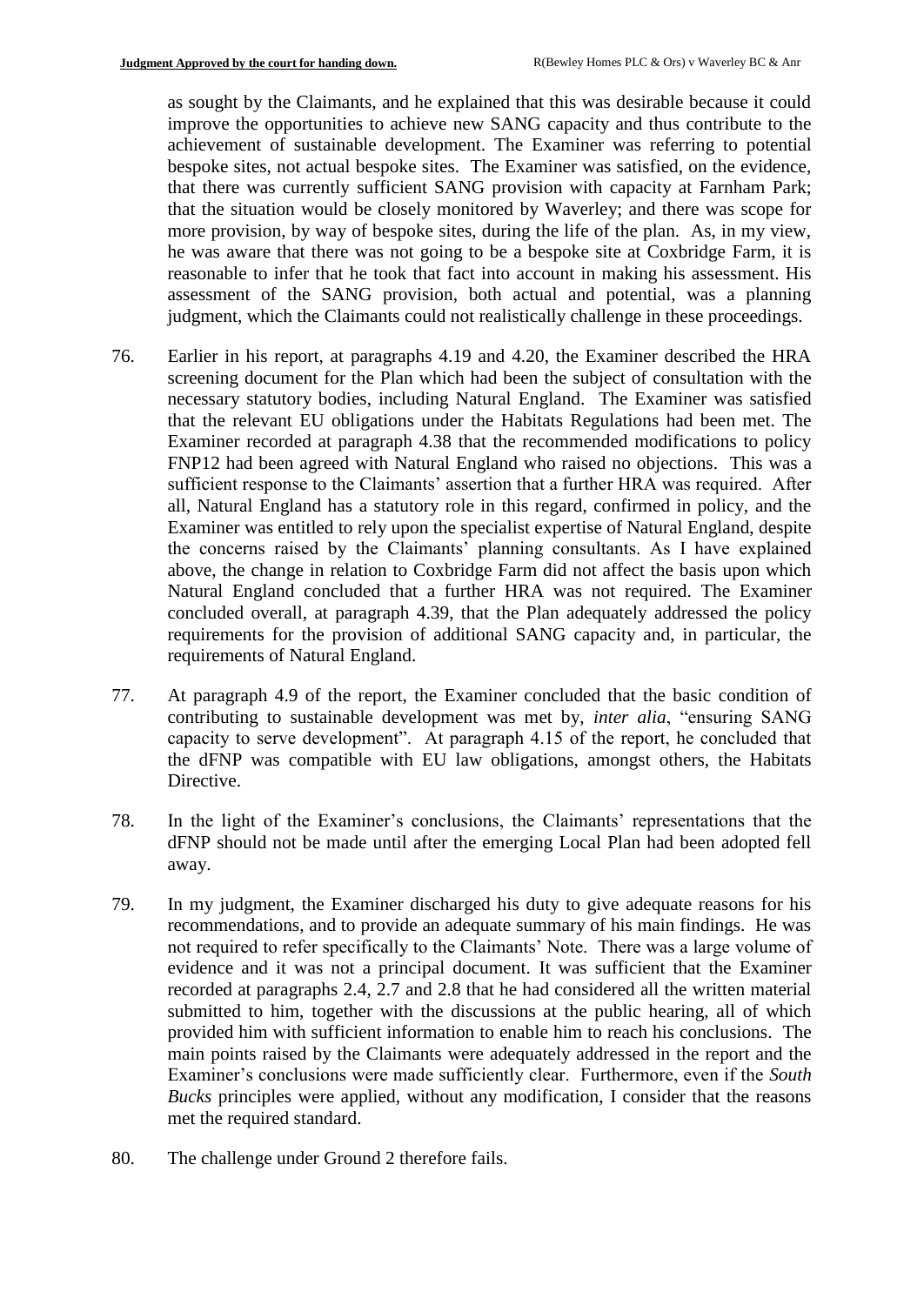## **(3) Ground 3**

- 81. Under Ground 3 the Claimants submitted that the Examiner failed to consider representations made by Wates which were critical of the Amec Report (the 'Waverley Borough Council Landscape Study – Part 1: Farnham & Cranleigh') and/or failed to give adequate reasons for his conclusions on the landscape issues. On a proper consideration of the Wates' representations, the Examiner would have been unlikely to conclude that the dFNP complied with the basic condition of contributing towards sustainable development.
- 82. The Amec Report, dated August 2014, was commissioned by Waverley to undertake a landscape sensitivity and capacity study, to assess the ability of the landscape to accommodate future residential development, for the purposes of the new Local Plan. It was an extensive study, based on site survey work, as well as desktop study based on mapping and aerial photographs.
- 83. As part of its preparation of the dFNP, Farnham produced the 'Farnham Housing Land Availability Assessment' ("FHLAA") in May 2016 which examined each proposed site against fixed criteria giving reasoned decisions as to why sites were or were not proposed for allocation. The Third Claimant's site was not put forward for allocation in the dFNP. The First and Second Claimants' sites were rejected for the following summary reasons:
	- i) **Land West of Badshot Lea**. "Development of the site would cause the coalescence of Badshot Lea and Weybourne resulting in the loss of identity of both settlements. The site is unsuitable as a housing allocation".
	- ii) **Land off Waverley Lane**. "The sites have high landscape value and high landscape sensitivity in their own right and form part of the setting of the Candidate AONB currently under review. The treed boundaries to Waverley Lane provide a verdant entrance to the town and are likely to be adversely affected by development. The site has no footpath connection. The site is not suitable as a housing allocation."
- 84. The dFNP referred, at page 22, to the "Areas of Great Landscape Value" identified in the Local Plan 2002, and the "further areas of high landscape value and sensitivity at Farnham Park and to the north of Hale, Heath End and Weybourne in the narrow gap with Aldershot" identified in the Amec Report. Additionally, the Amec Report identified the "historic landscape of Old Park" as a "sensitive landscape". The dFNP referred, at page 34, to the Amec Report providing "the most up to date assessment of the landscape character, value and sensitivity of detailed segments of the countryside around the town".
- 85. Policy FNP10 in the dFNP provided:

## "**Policy FNP10**

## **Protect and Enhance the Countryside**

Outside of the Built up Area Boundary, as defined on Map A, priority will be given to protecting the countryside from inappropriate development.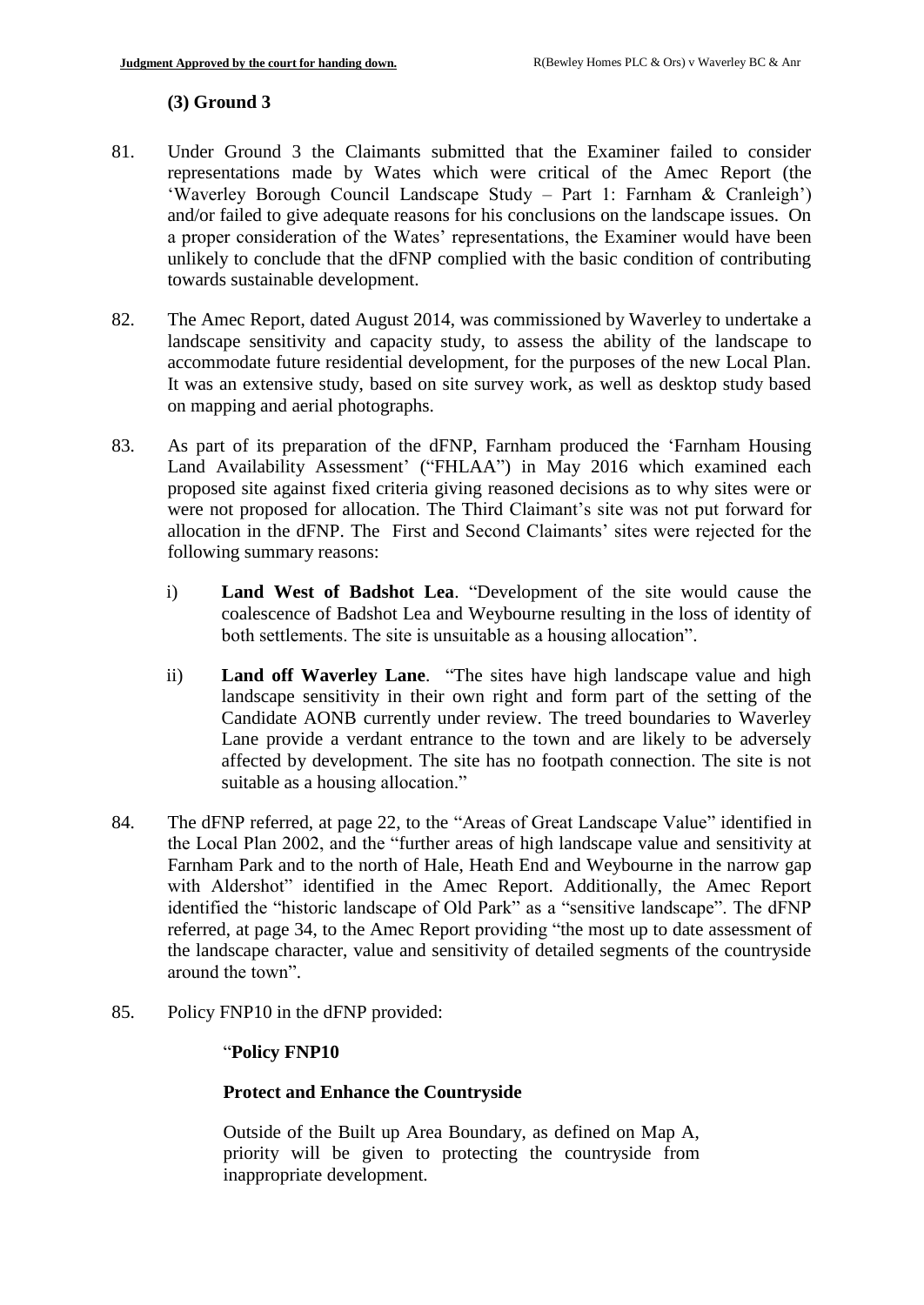A proposal for development will only be permitted where it would:

a) Be in accordance with Policies FNP16, FNP17 and FNP20 in the Neighbourhood Plan or other relevant planning policies applying to the area,

b) Protect the Green Belt

c) Conserve and enhance landscape and scenic beauty of the Surrey Hills Area of Outstanding Natural Beauty and its setting – including those Areas of Great Landscape Value under consideration for designation as AONB,

d) Retain the landscape character of, and not have a detrimental impact on, areas shown on Map E as having high landscape value and sensitivity and Map F Old Park as having high landscape sensitivity and historic value; and

e) Enhance the landscape value of the countryside and, where new planting is involved, use appropriate native species."

- 86. Wates commissioned SLR Consulting Ltd to review the Amec Report in September 2016. It made a number of criticisms of Amec's methodology and conclusions, which may be summarised as too much generalisation in the definition of landscape segments assessed and a lack of transparency and structure in the assessment process. It recommended that a new landscape capacity study be commissioned.
- 87. Genesis Town Planning made written representations on behalf of Wates to the Examiner in October 2016. They appended the SLR Report and relied upon its findings. They put forward a detailed case in favour of allocation of Wates' Waverley Lane site, criticising the findings of the FHLAA and the proposed allocations in the dFNP, referring to the critique of the Amec Report at the Waverley Lane public inquiry, and submitting that the dFNP did not meet the basic condition test of contributing to sustainable development.
- 88. In his report, at paragraph 4.23 (set out at paragraph 35 above), the Examiner carefully considered the challenges to the boundary of the Built Up Area, which protected countryside from inappropriate development. He was satisfied that the underlying methodology and principles were sound, and that the boundary was appropriate. He noted that it would not be the sole policy criterion against which proposals for new development would be judged.
- 89. In his report, the Examiner considered the proposed housing site allocations, having regard, *inter alia*, referring to sustainable development and the "protection of landscapes of high value and sensitivity":

"4.29 I turn now to consider the individual housing site allocations contained within Policy FNP14 of the Plan and which are numbered FNP14 a) – FNP14 j). Firstly, I note that the proposed sites have all been confirmed as available by the landowners concerned and that a site selection process of seeking to accommodate new housing, as far as possible, on previously developed or "brownfield" land has been followed.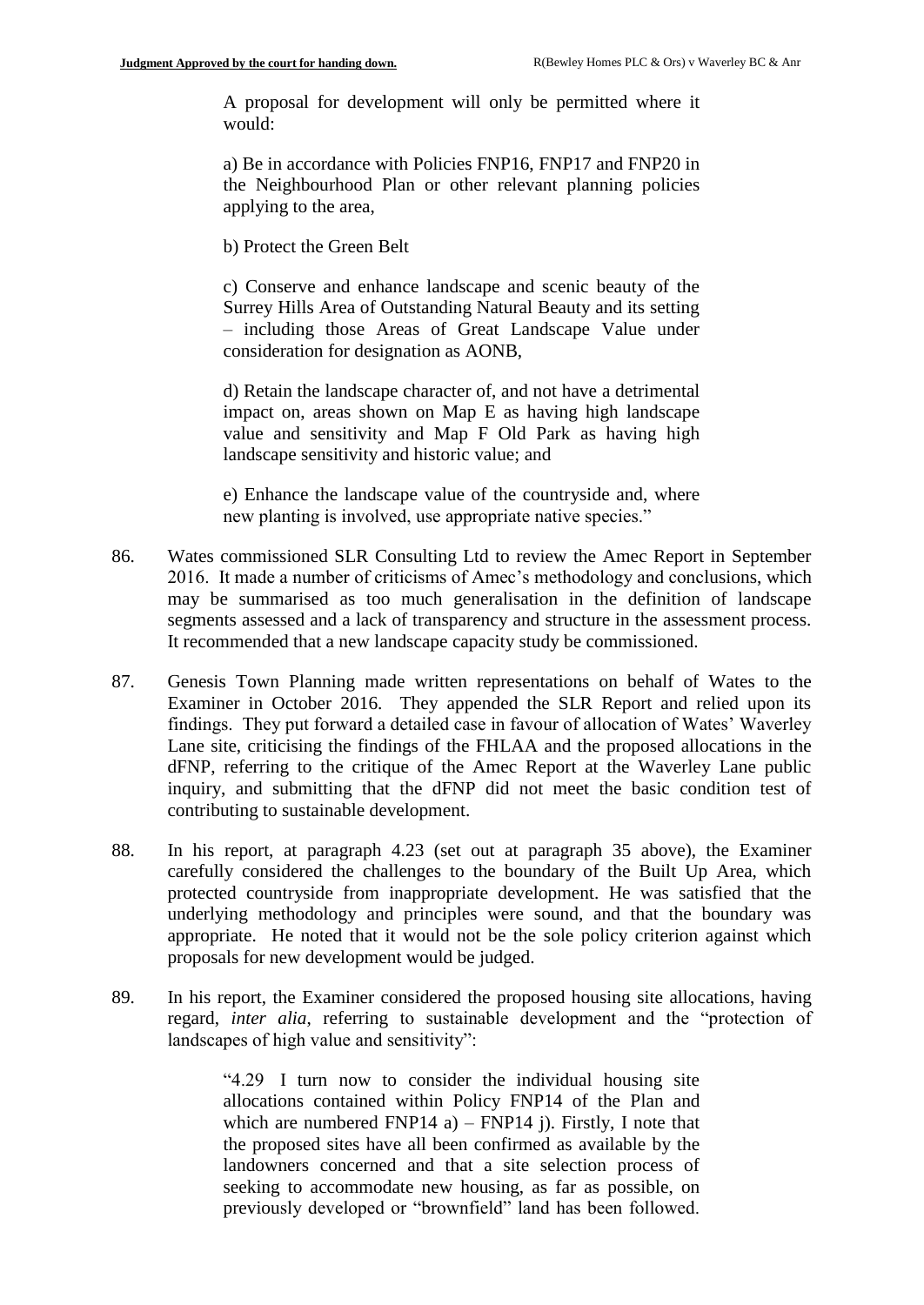This accords with national policy and is an important aspect of seeking to achieve sustainable patterns of development. I also note that other principles of national policy have been followed in identifying potential sites, including the protection of landscapes of high value and sensitivity, the protection of the Green Belt and the avoidance of flood risk. I am therefore satisfied that the proposed housing allocation sites all accord with the relevant national and local policy guidelines."

90. After recommending some modifications to the detail, he explained why he had not recommended inclusion of other proposed allocations, including those of the Claimants:

> "4.33 In reaching my conclusions and recommendations regarding the proposed housing site allocations in the Plan, I have given full and careful consideration to those representations which seek to make additional allocations of land for residential development in the Plan. They have included submissions that the Plan be either held in abeyance pending the Examination of the emerging Waverley Local Plan 2013-2032 or found to not satisfy the Basic Conditions. Such representations have generally been linked to other matters, including regard to national and local policy, housing need, housing supply, housing delivery and the extent of the BUAB for Farnham. In the majority of cases, I note that those parties proposing additional allocations of land and specific sites for housing in the Plan area have also made the appropriate submissions and representations to the Borough Council and in some cases, by the submission of planning applications. Having considered all of these matters, it is my assessment that they are essentially strategic issues which fall, quite properly, to be tested and considered at the Local Plan Examination."

91. Overall, the Examiner found that the basic condition of contributing to sustainable development was met. He expressly had regard to the need for housing, as well as the need to protect and enhance the natural environment, countryside and landscape quality. He said, at paragraphs 4.9 to 4.10:

"*Contribution to the Achievement of Sustainable Development*

4.9 The Basic Conditions Statement (at Section 5) describes how the Plan contributes to the achievement of sustainable development. It notes that the Plan "contributes to the achievement of sustainable development by:

- planning positively for housing development to help meet the needs of present and future generations by identifying opportunities to meet housing need up to 2031;
- locating new development where it relates well to the existing town, incorporating sustainable transport links, and protects the high quality for business or tourist environmental assets of the Plan area;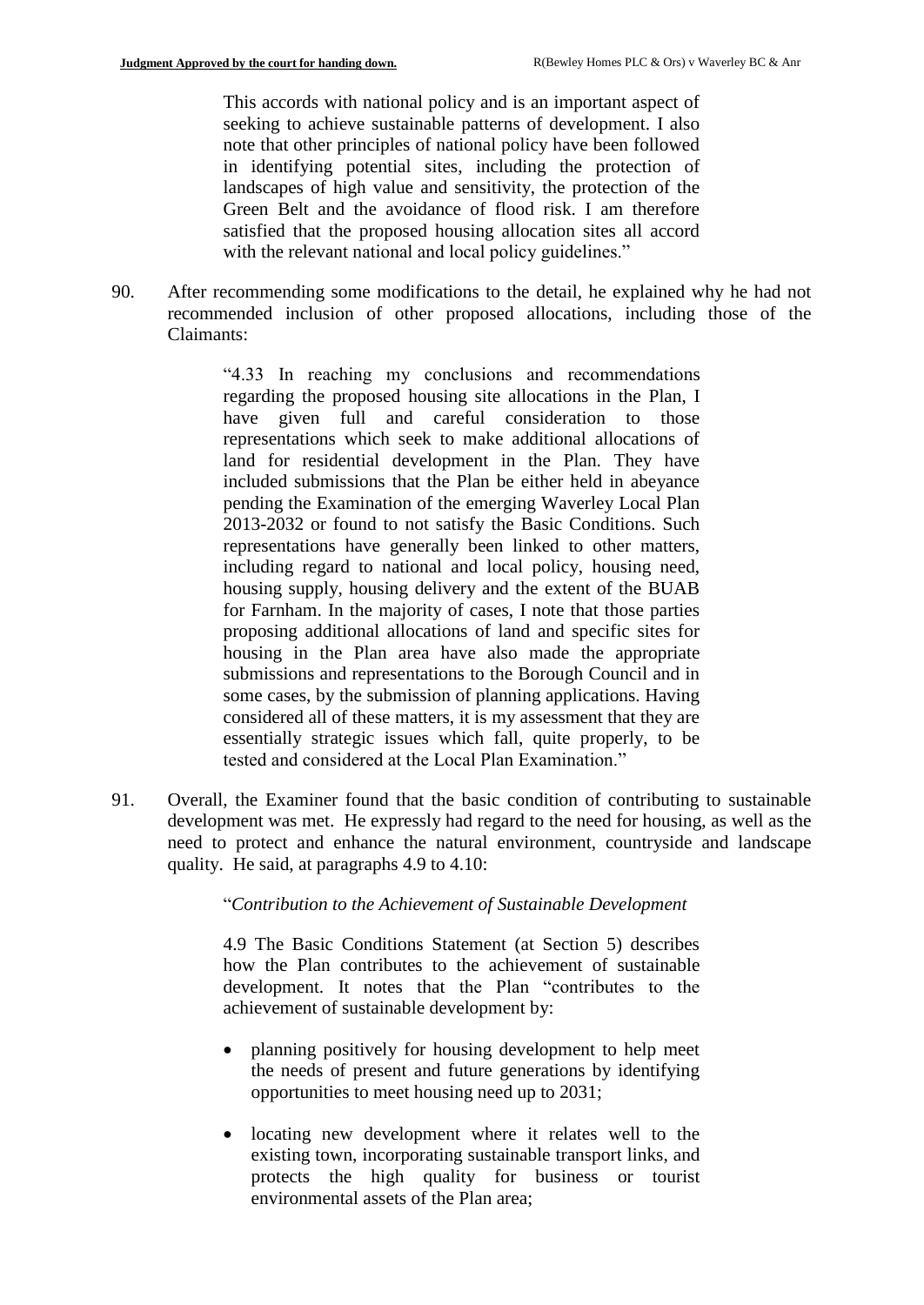- contributing to building a strong local economy and supporting the rural economy by allocating a new site for business use; supporting the retention, intensification and regeneration of the main clusters of business activities in Farnham; promoting an Enterprise and Incubation Hub at the University of the Creative Arts; focussing on the vitality of the town and neighbourhood centres and supporting the change of use or extension of rural building for business or tourist purposes;
- supporting the retention and enhancement of community and leisure facilities which are important to the social fabric of the town and the distinctive areas within it;
- protecting and enhancing the high quality natural, built and historic environment of Farnham and the surrounding countryside (including the integrity of the SPA) by ensuring SANG capacity to serve development; encouraging high quality development that responds to the distinctive character of Farnham and protecting and enhancing the area's public open space, biodiversity, landscape quality and historic assets; and
- securing the necessary social, physical and green infrastructure needed to support the proposed development, or the additional infrastructure identified in the Neighbourhood Plan which can be provided in a timely manner."

4.10 I have reviewed the Plan in this context. I note, in particular, that the Neighbourhood Plan Strategy set out in Section 4 of the Plan clearly has placed the presumption in favour of sustainable development at the heart of the Plan and its policies. Again, I do consider there is a need to make a number of detailed modifications to fully address this Basic Condition. Subject to those modifications which are set out later in this report, I consider the Plan will contribute to the achievement of sustainable development and that it has been prepared in order to meet that fundamental objective."

- 92. In my judgment, these conclusions were open to the Examiner on the extensive evidence before him, and the benefit of his site visits. They were based on planned judgments which the Claimants could not realistically challenge in these proceedings. The Examiner was entitled to conclude that the sites allocated met local policy and contributed to sustainable development. He gave cogent reasons for deciding not to consider other sites not allocated.
- 93. I am unable to find any proper grounds upon which to challenge the Examiner's statement in paragraph 4.33, where he said:

"I have given full and careful consideration to those representations which seek to make additional allocations of land for residential development in the Plan."